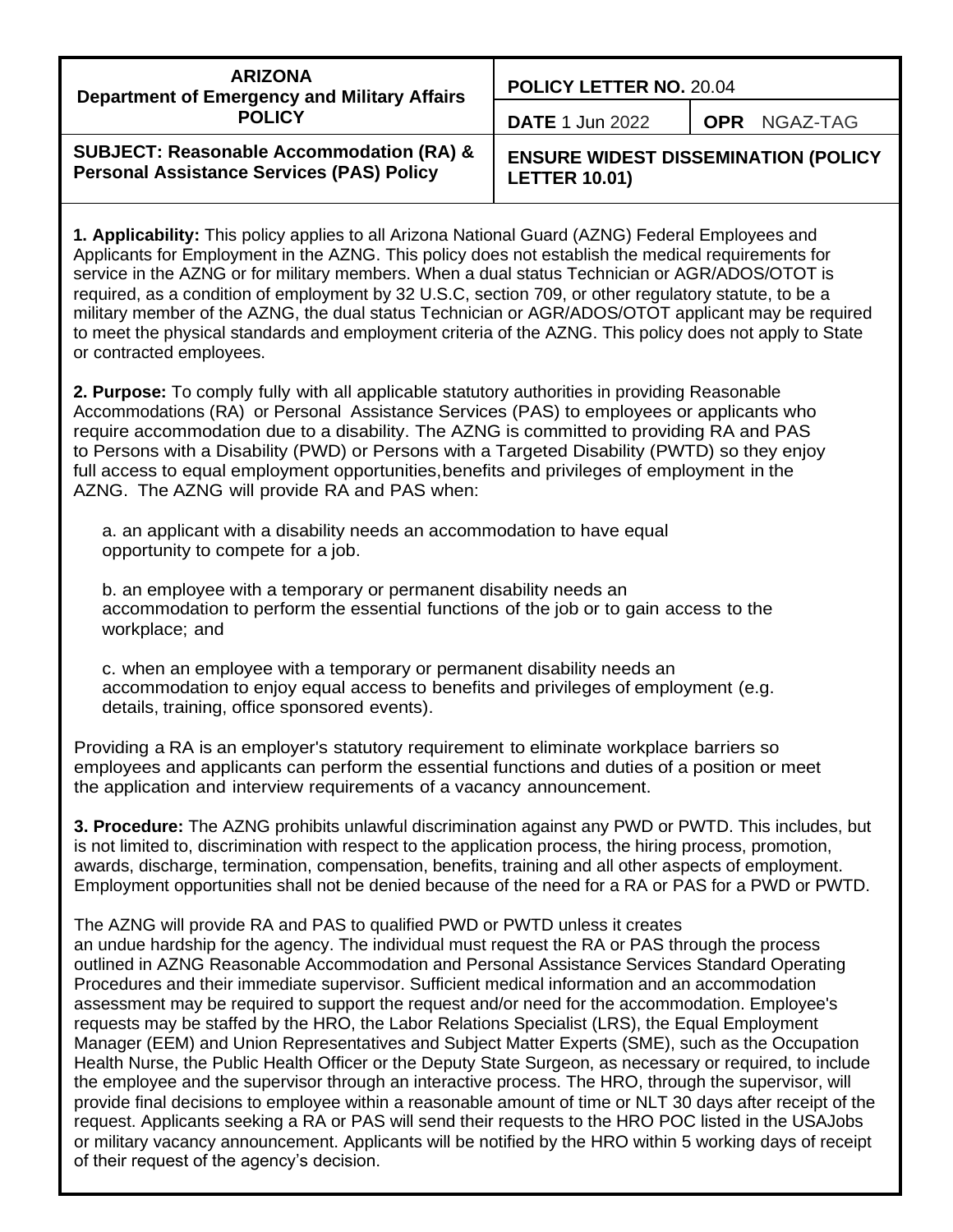**4. Dissemination:** Managers, supervisors and leaders will ensure the widest possible dissemination of these procedures to all employees, and post this policy on all unit/facility bulletin boards and websites. The policy will be posted to all agency public websites and incorporated into all vacancy announcements for AZNG vacancies.

## **5. References:**

a. Rehabilitation Act of 1973, as amended.

b. Americans with Disabilities Act of 1990, as amended, to include the Americans with Disabilities Act Amendments Act of 2008.

c. Executive Order 13164, Requiring Federal Agencies to Establish Procedures to Facilitate the Provision of Reasonable Accommodation.

d. 29 C.F.R. 1630 - Regulations to Implement the Equal Employment Provisions of the Americans with Disabilities Act.

e. The Equal Employment Opportunity Commission's "Policy Guidance on Executive Order 13164: Establishing Procedures to Facilitate the Provision of Reasonable Accommodation."

f. The Equal Employment Opportunity Commission's "Enforcement Guidance: Reasonable Accommodation and Undue Hardship under the Americans with Disabilities Act."

g. 3 January 2017 EEOC Final Rule: Affirmative Action for Individuals with Disabilities in Federal Employment, Rehabilitation Act, 29 C.F.R. section 1614.203.

h. Army Regulation 40-501, Standards of medical Fitness, DTD: 14 June 2017.

i. ANGI 36-101, Air National Guard AGR Program, DTD: 14 August 2014.

j. AFI 10-203, Duty Limiting Conditions, DTD: 20 November 2014.

**6. Requests for Information**: Any questions regarding this policy should be directed to the AZNG Equal Employment Manager at 602-629-4811.

KERRY L. MUEHLENBECK Major General, AZ ANG The Adjutant General

Attachments:

- 1. Definitions
- 2. Processing Request for Reasonable Accommodations or Personal Assistance Standard Operating Procedures (SOP)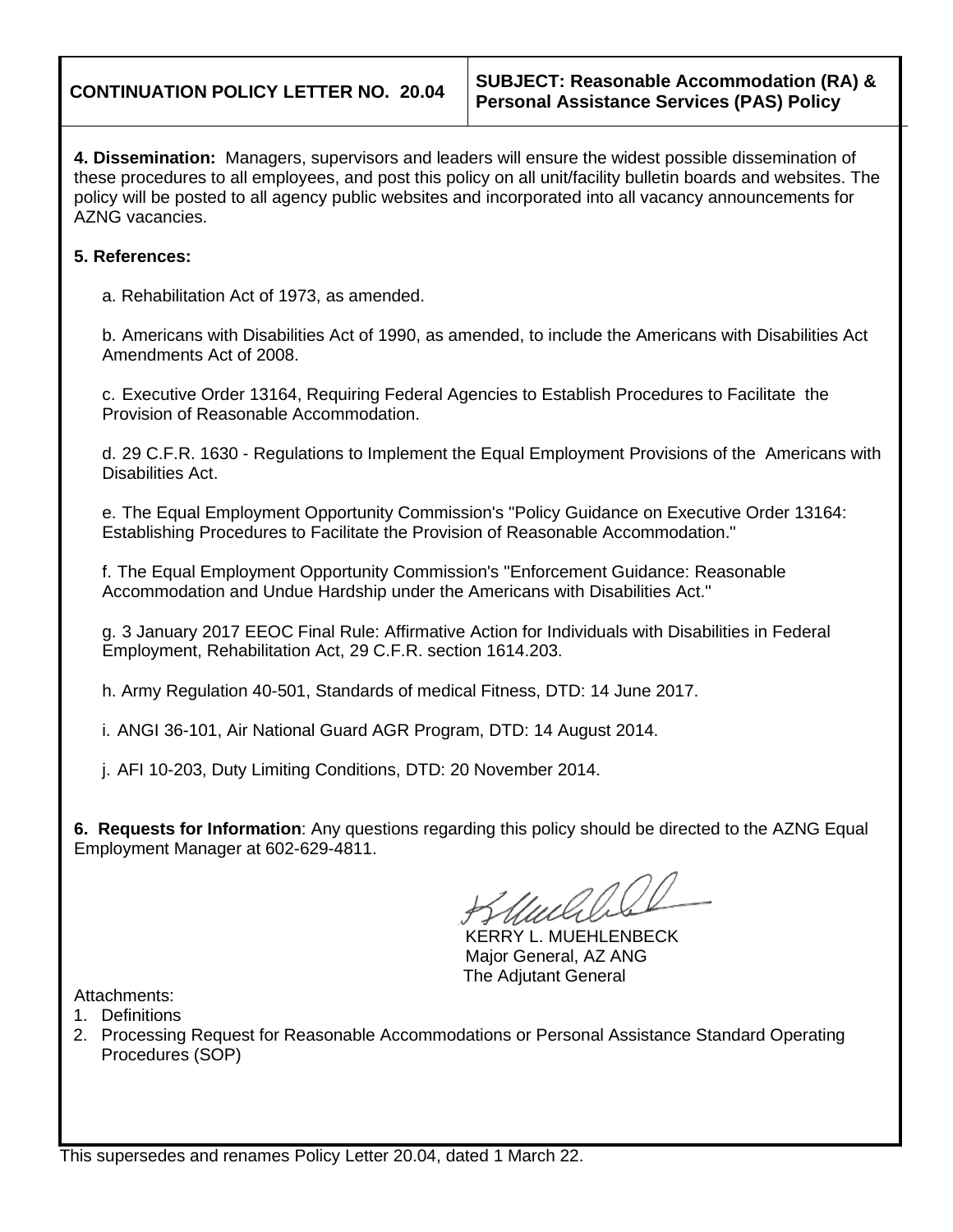## **20.04 DEMA Policy Attachment**

## **Reasonable Accommodation (RA) and Personal Assistance Services (PAS) Policy Definitions**

**Reasonable Accommodation.** The term reasonable accommodation means: In general, an accommodation is a change in the work environment or in the way tasks are customarily done that would enable an individual with a disability to enjoy equal employment opportunities. There are three categories of reason accommodations:

- Modifications or adjustments to a job application process enabling a qualified applicant with a disability to be considered for the position such qualified applicant desires; examples are providing application forms in alternative formats like large print or Braille;

- Modifications or adjustments to the work environment, or to the manner or circumstances under which the position held or desired is customarily performed, enabling a qualified individual with a disability to perform the essential functions of that position; example would be providing sign language interpreters; and

- Modifications or adjustments enabling an employee with a disability to enjoy equal benefits and privileges of employment as are enjoyed by other similarly situated employees without disabilities; example would be removing physical barriers to access building, cafeterias or office areas.

**Qualified.** The term qualified, with respect to an individual with a disability, means that the individual satisfies the requisite skill, experience, education and other job-related requirements of the employment position such individual holds or desires and, with or without reasonable accommodation, can perform the essential functions of such position.

**Essential Functions.** The essential functions of a job are those job duties so fundamental to the position the individual cannot do the job without being able to perform them. A function can be essential if, among other things:

- The position exists specifically to perform that function;
- There are a limited number of employees available among whom the performance of that job function can be distributed; and/or

- The function is highly specialized so the incumbent in the position is hired for their expertise or ability to perform the particular function.

**Person With a Disability or Person With a Targeted Disability (PWD/PWTD).** Any person, who has a physical or mental impairment which substantially limits one or more of such person's major life activities, has a record of such impairment or is regarded as having such an impairment. Targeted Disabilities are identified by OPM Standard Form 256. Some targeted disabilities include deafness, blindness, missing extremities, partial paralysis, complete paralysis, convulsive disorders, mental retardation, mental illness and distortion of limb and/or spine.

**Interactive Process.** The interactive process is the process by which an individual making an RA request and the individual receiving the RA request communicate with each other about the request, the precise nature of the problem generating the request, how a disability is prompting a need for an accommodation, and alternative accommodations that may be effective in meeting the requestor's needs. The process is initiated by the employee, through the supervisor to HRO. HRO will continue the process with the employee, supervisor, medical officer and any subject matter experts necessary to determine if the accommodation can be approved, disapprove, or if an alternative course of action is needed.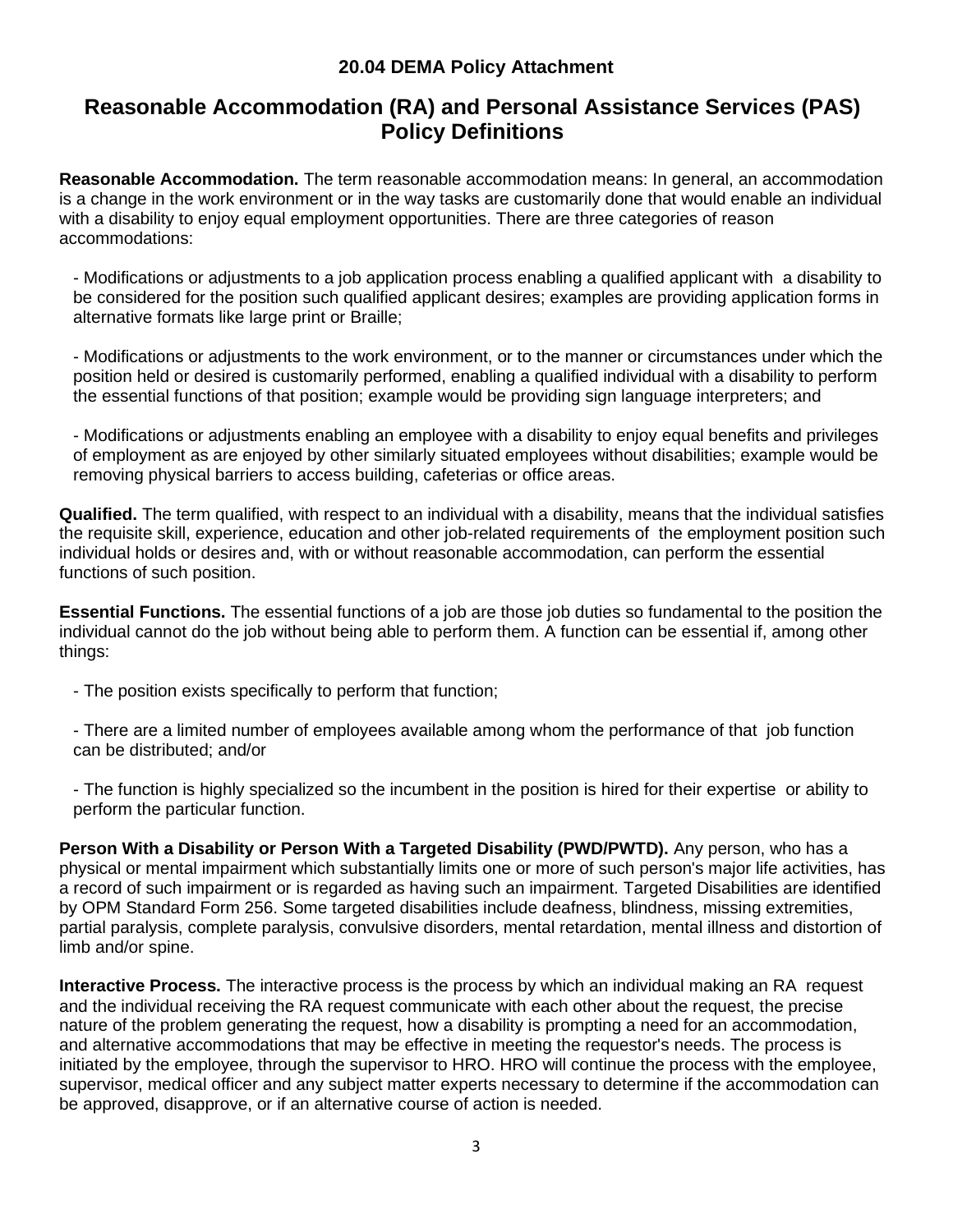## **20.04 DEMA Policy Attachment**

**Major Life Activities.** Major life activities include, but are not limited to, the following:

- Caring for oneself, performing manual tasks, seeing, hearing, eating, sleeping, walking, standing, sitting, reaching, lifting, bending, speaking, breathing, learning, reading, concentrating, thinking, communicating, interacting with others, and working; and

- The operation of a major bodily function, including functions of the immune system, special sense organs and skin; normal cell growth; and digestive, genitourinary, bowel, bladder, neurological, brain, respiratory, circulatory, cardiovascular, endocrine, hemic, lymphatic, musculoskeletal, and reproductive functions. The operation of a major bodily function includes the operation of an individual organ within a body system.

**Physical disability per military.** Any manifest or latent impairment of function due to disease or injury, regardless of the degree of impairment that reduces or precludes an individual's actual or presumed ability to perform military duty. The presence of physical disability does not necessarily require a finding of unfitness for duty. The term "physical disability" includes mental diseases other than such inherent defects as behavior disorders, personality disorders, and primary mental deficiency.

Personal Assistance Services (PAS): Are services such as eating and using the restroom a Person With a Targeted Disability (PWTD) may need assistance with in order to perform for daily living type activities but the services are not related to their job performance.

**Extenuating Circumstances**. Extenuating circumstances are factors that could not reasonably have been anticipated or avoided in advance of the RA request.

**Undue Hardship.** In general, undue hardship means, with respect to the provision of an accommodation, significant difficulty or expense incurred by the agency, when considered in light of the following factors:

- the nature and net cost of the accommodation needed;

- the overall financial resources of the agency facility or facilities involved in the provision of the reasonable accommodation, the number of persons employed at such facility, and the effect on expenses and resources;

- the overall financial resources of the agency, the overall size of the agency with respect to the number of its employees, and the number, type, and location of its facilities;

- the type of operations of the agency, including the composition, structure and functions of its workforce and the geographic separateness and administrative or fiscal relationship of the facility or facilities in question to the agency; and

- the impact of the accommodation upon the operation of the facility, including the impact on the ability of other employees to perform their duties and the impact on the agency's ability to conduct business.

**Duty Limitation per military.** A recommendation resulting from a medical evaluation which, if applied explicitly, limits or restricts a Soldier or Airman's ability to perform primary and/or additionally assigned duties, deploy (mobility), or participate in fitness activities.

**Duty Limiting Condition per military**. A medically-related condition (injury or illness) resulting in a duty limitation. Commonly referred to as a DLC and found on the Duty Limiting Condition Report. DLC refers to Duty/Mobility/Fitness Restriction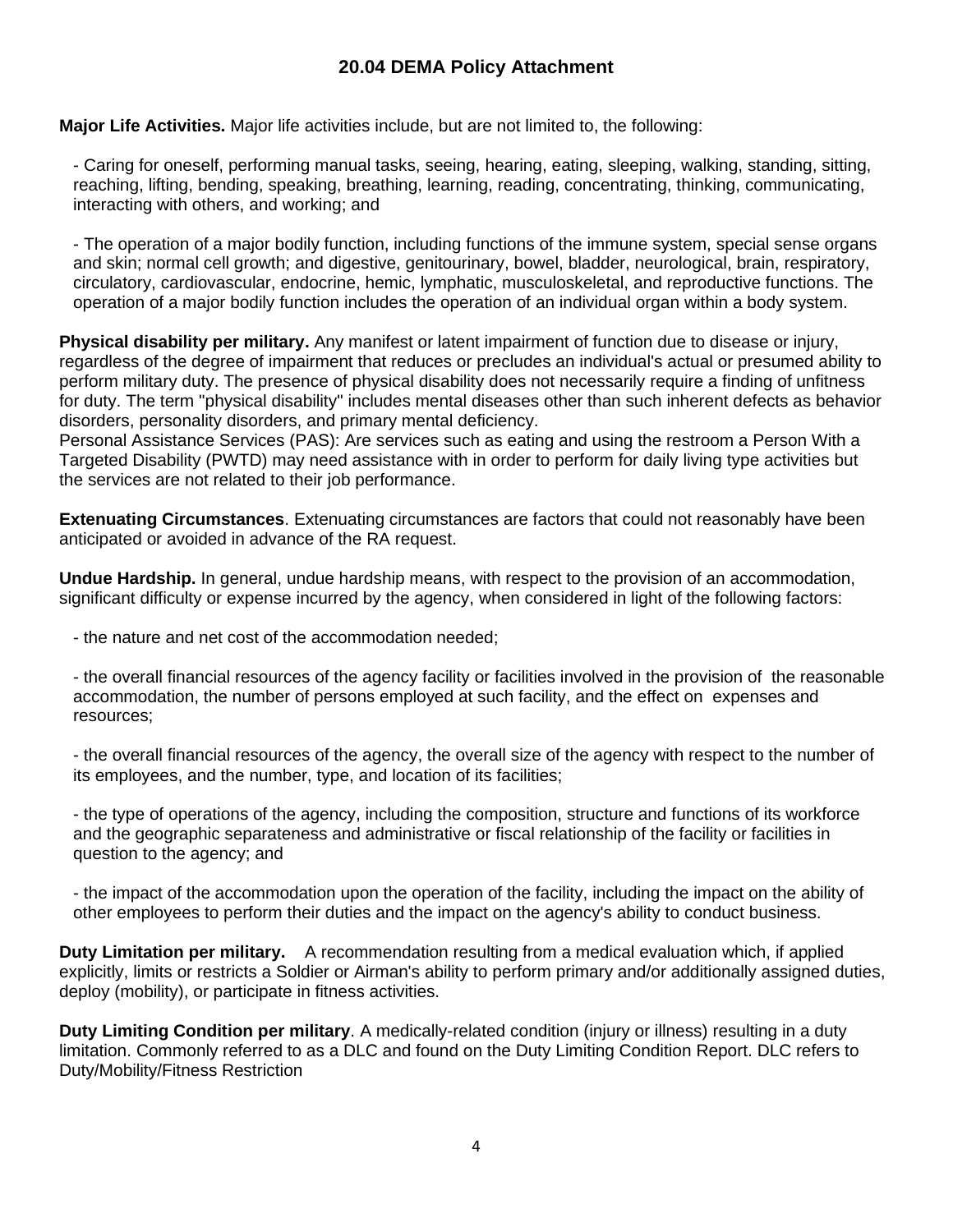# **PROCESSING REQUEST FOR REASONABLE ACCOMMODATIONS OR PERSONAL ASSISTANCE SERVICES STANDARD OPERATING PROCEDURES (SOP)**

Arizona National Guard 5636 E McDowell Road, Phoenix, AZ 85008 1 June 2022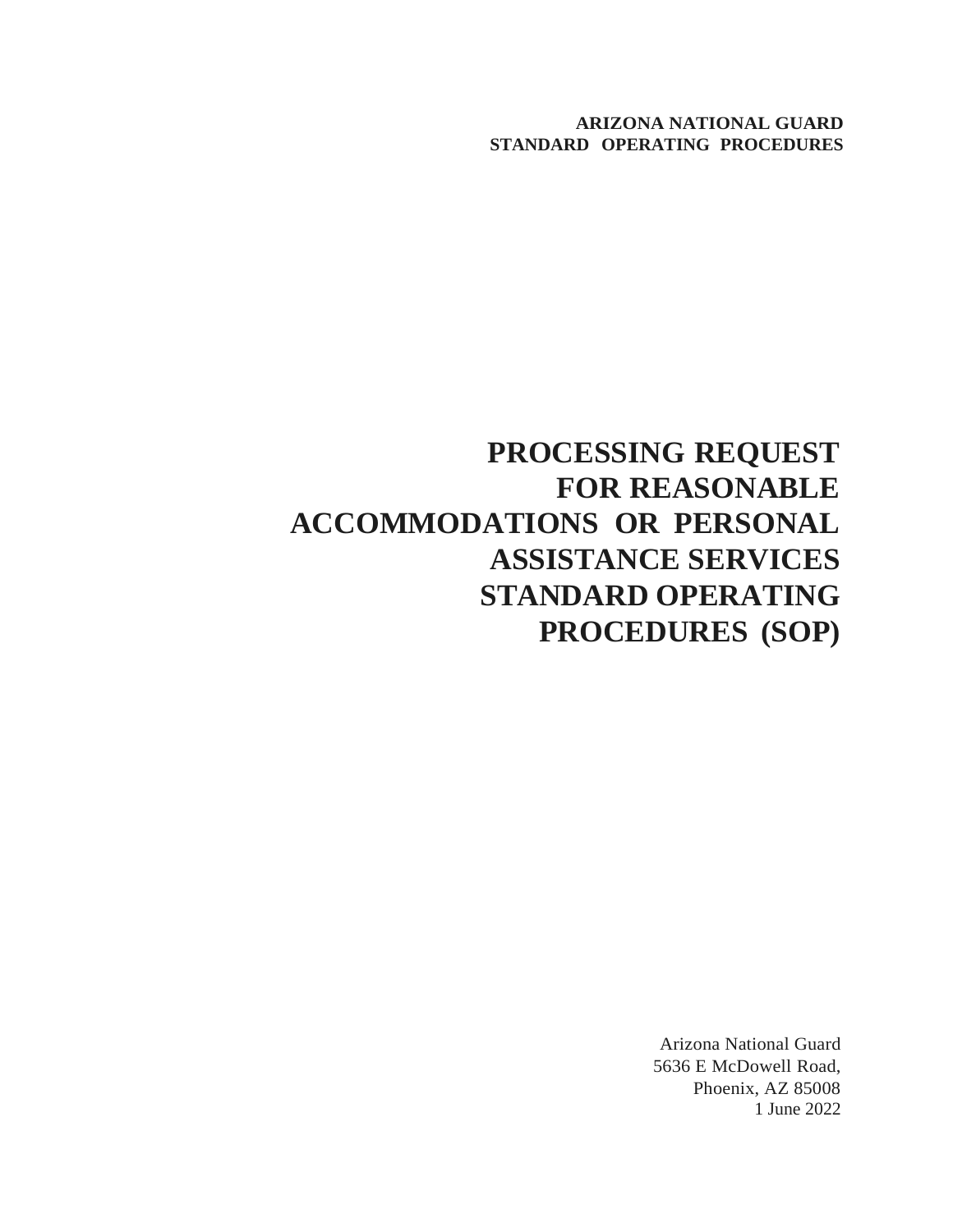#### ARIZONA NATIONAL GUARD JOINT FORCE HEADQUARTERS 5636 E. McDOWELL ROAD PHOENIX, ARIZONA 85008

## NGAZ-TAG

MEMORANDUM FOR All Arizona National Guard Managers, Supervisors, and Employees

SUBJECT: Standard Operating Procedure (SOP) for Processing Requests for ReasonableAccommodation (RA) or Personal Assistance Services (PAS).

1. This SOP further defines and establishes the RA procedure for all employees of the AZNG.

2. The SOP is in compliance with the *Affirmative Action for Individuals with Disabilities Federal Employment, Rehabilitation Act,* 29 C.F.R. § 1614.203 (January 3, 2017) (Rule). The Rule codifies a variety of obligations currently placed on federal agencies by management directives and Executive Orders. It also adds substantive affirmative action requirements, mandating that federal agencies: (1) adopt employment goals for individuals with disabilities, with subgoals for individuals with targeted disabilities; (2) provide personal assistance services to certain employees who need them because of a targeted disability; and (3) meet a number of other requirements designed to improve the recruitment, hiring, retention, and advancement of individuals with disabilities in the federal workforce.

3. This SOP includes the procedures for T5 and T32 Federal Technicians and AGR/ADOS/OTOT employee's to request consideration for an accommodation when they have a temporary or permanent physical profileand an adjustments in their work area may be needed on a case by case basis.

4. Further questions you may have concerning RA, PAS or pertinent laws or regulations may bereferred to the AZNG Equal Employment Manager at (602) 629 4811, e-mail: [celeste.m.snyder.mil@army.mil.](mailto:celeste.m.snyder.mil@army.mil)

Muchles

KERRY L. MUEHLENBECK Major General, AZ ANG The Adjutant General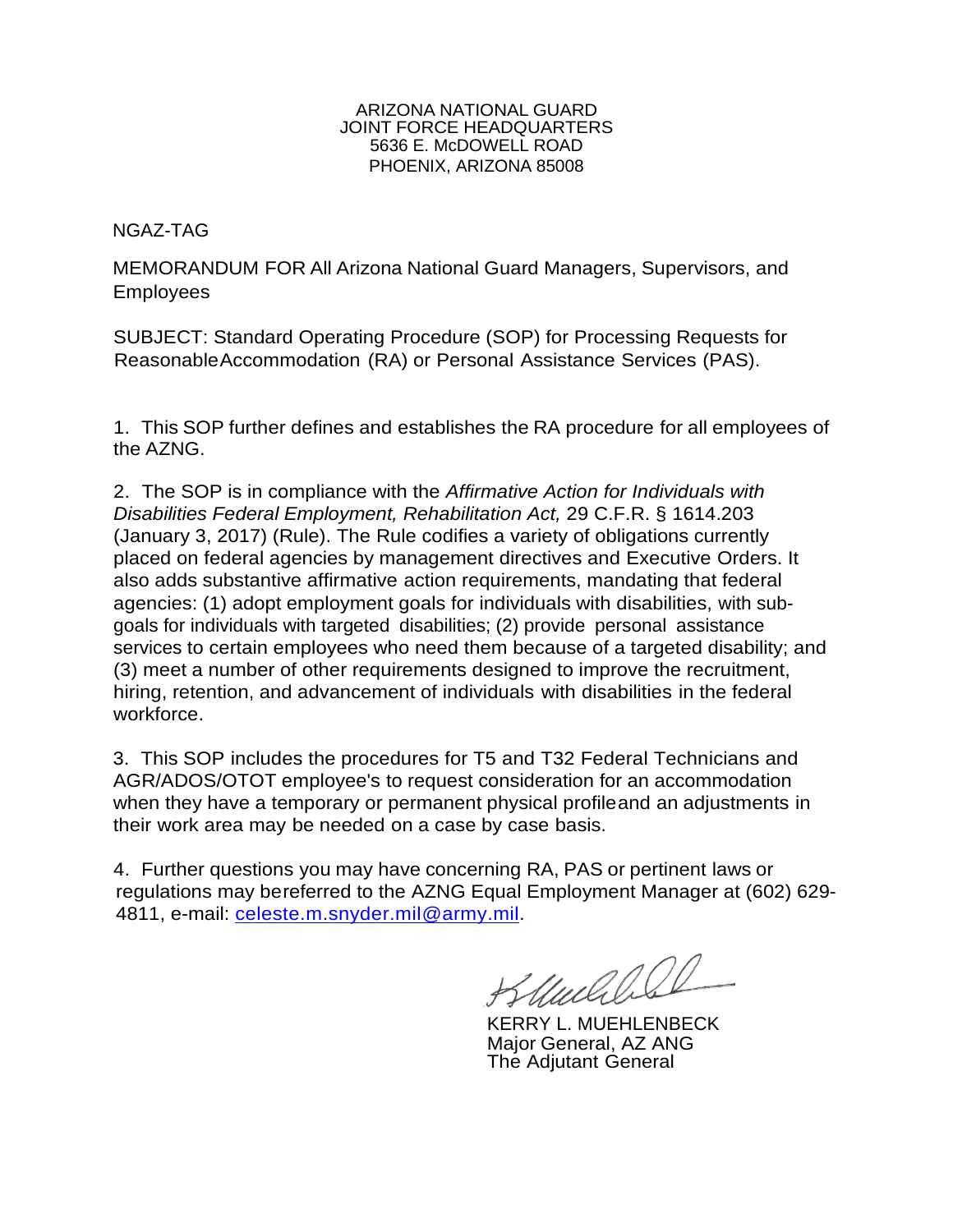## **Table of Contents**

**Purpose,** page 4

**Reference,** page 4

**Responsibilities,** page 4

**Definitions,** page 6

**General Policy Guidance on Individuals or Persons with Disabilities,** page 8

**Reasonable Accommodation Interactive Process,** page 8

**Informal Resolution, EEO, EO and IG Complaints,** page 14

## **Recordkeeping Requirements,** page 14

Appendix A, page 16 Appendix B, page 17 Appendix C, page 19 Appendix D, page 21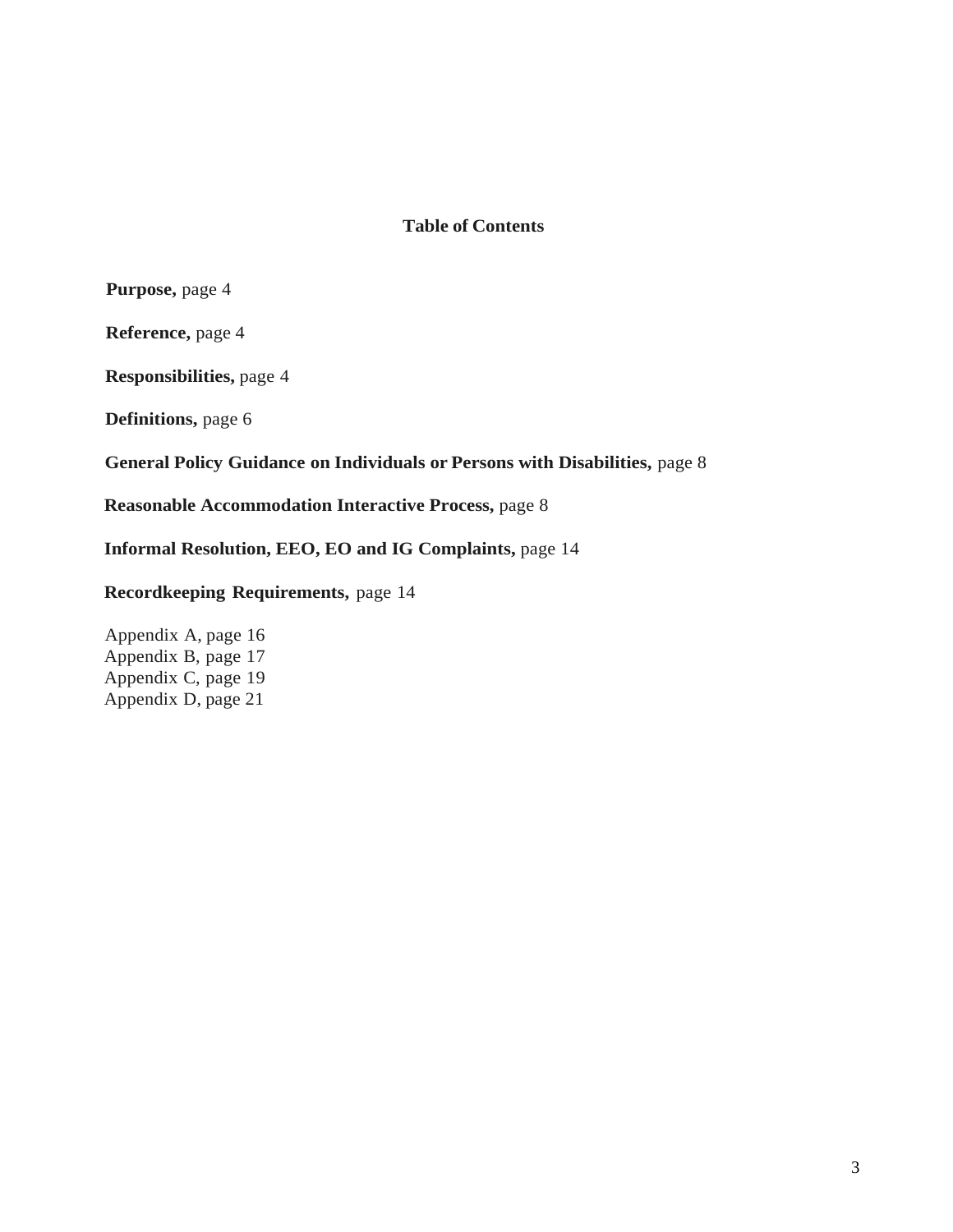## **STANDARD OPERATING PROCEDURE**

## PROCESSING REQUESTS FOR REASONABLE ACCOMMODATION OR PERSONAL ASSISTANCE SERVICES

I. PURPOSE: This standard operating procedure ("SOP") establishes the Arizona National Guard (AZNG) procedure for current federal employees to request a Reasonable Accommodation (RA) or Personal Assistance Services (PAS). The SOP is focused on, but not limited to, establishing a procedure that will support the prompt, fair, and efficient processing of requests for RA and PAS; and ensuring managers, supervisors and leaders comply with the mandates of the Rehabilitation Act of 1973, as amended.

## 2. REFERENCES:

2.1 Rehabilitation Act of 1973, as amended.

2.2 ADA Amendments Act of 2008.

2.3 U.S. Equal Employment Opportunity Commission (EEOC) Enforcement Guidance on Reasonable Accommodation and Undue Hardship Under the Americans With Disabilities Act.

2.4 EEOC Policy Guidance on Executive Order 13164

2.5 AR 40-501, Standards of Medical Fitness, DTD: 14 June 2017

2.6 ANGI 36-101, Air National Guard AGR Program, DTD: 14 August 2014

2.7 AFI 10-203, Duty Limiting Conditions, DTD: 20 November 20014

## 3. RESPONSIBILITIES:

3.1 AZNG Human Resource Officer (HRO). The Human Resource Officer is responsible for implementation and administration of this RA SOP and ensuring all newly appointed supervisors and managers attend initial supervisor training, required refresher training and any additional training where RA and PAS policy and processing procedures are trained as needed.

3.2 AZNG Labor Relations Specialist (LRS). The LRS is responsible for assisting and advising, HRO, EEM, managers and supervisors in reviewing requests for RA affecting or adjusting the workplace in consideration of all union related agreements.

3.3 AZNG Equal Employment Manager (EEM). The EEM is responsible for the following: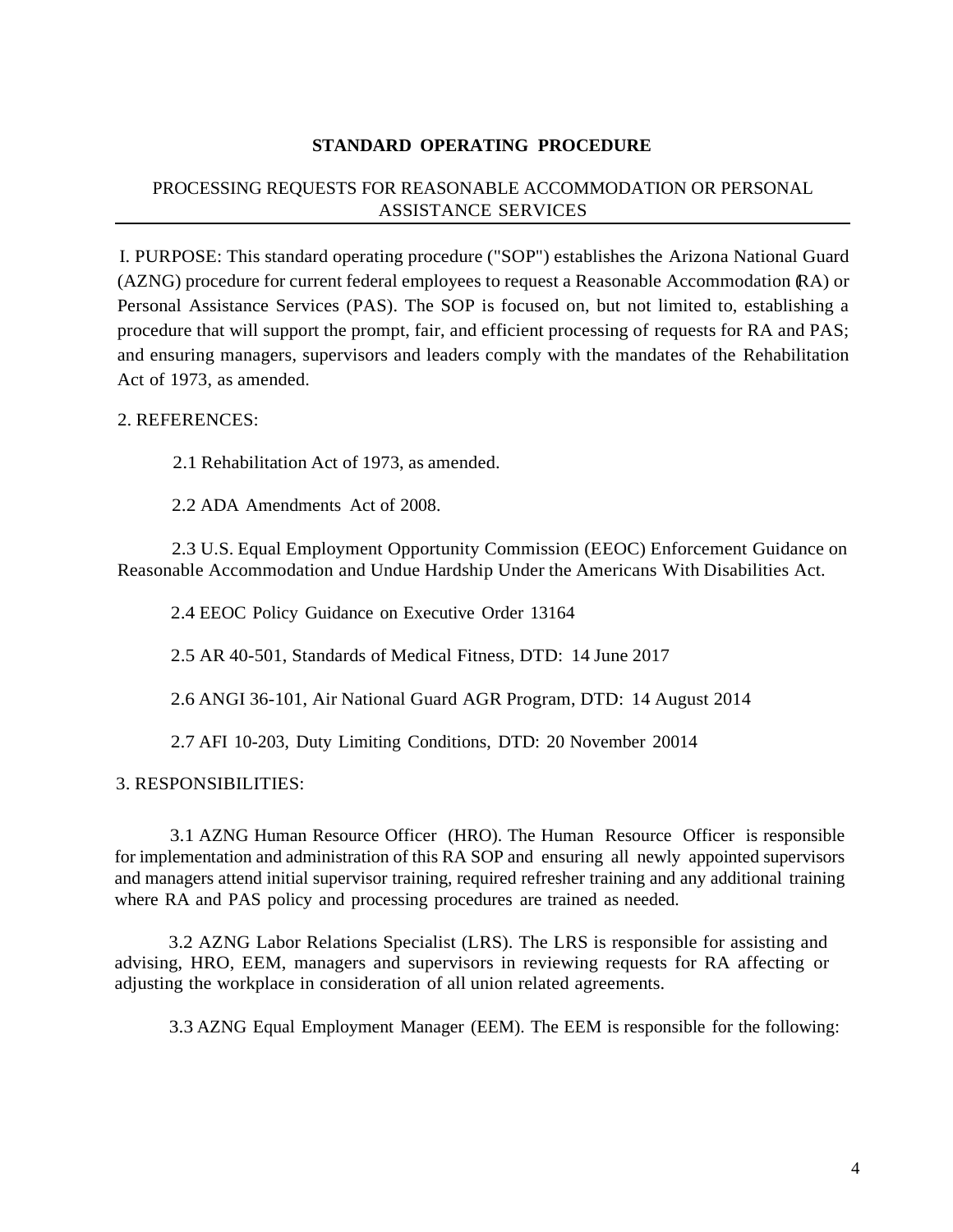3.3.1 Assisting or providing HRO supervisor and manager RA training programs on an annual basis, as well as making such training a part of newly-appointed or refresher supervisor and manager training and new employee orientation.

3.3.2 Assisting employees with RA requests.

3.3.3 Developing and disseminating information on available RA resources.

3.3.4 As the Disability Program Manager (DPM) or proponent for the Program for Persons with Disabilities (PWD), coordinating RA requests as needed.

3.3.5 Tracking and reporting on T5 and T32 Federal Technicians RA requests in the annual Individuals with Disabilities Affirmative Action Program Plan.

3.3.6 Submitting RA data for AZNG T5 and T32 Federal Technicians employees in the annual EEOC MD-715 report.

3.3.7 Ensuring copies of this RA SOP and its applicable procedures are readily available to all AZNG employees. This should be accomplished by maintaining copies on the AZNG public and internal SharePoint sites and providing copies during applicable training. This SOP must be accessible to individuals with disabilities, when necessary, through alternative formats. The EDI (Equity, Diversity and Inclusion) office can print hard copies as needed or requested.

3.4 Commanders and Directors: Commanders and Directors at all levels are responsible for providing the necessary resources to support the availability of the RA process, as well as ensuring that all Managers and Supervisors subject to their authority receive annual training on the RA process.

3.5 Managers and Supervisors: Managers and Supervisors are responsible for recognizing requests for RA and PAS as follows:

3.5.1 Assuring all employees are aware the RA process is available to individuals with disabilities.

3.5.2 Receiving, reviewing and processing RA requests from employees.

3.5.3 Forwarding the RA request to EEM to initiate the interactive process to determining whether it is appropriate to approve an employee's RA request, whether to offer an alternative RA, or whether circumstances require the RA request to be denied.

3.5.4 Communicating the status and ultimate disposition of employee RA requests to the requesting employee.

3.5.5 In the case of higher level supervisors, receiving, reviewing and processing requests for reconsideration from employees whose initial RA requests were previously denied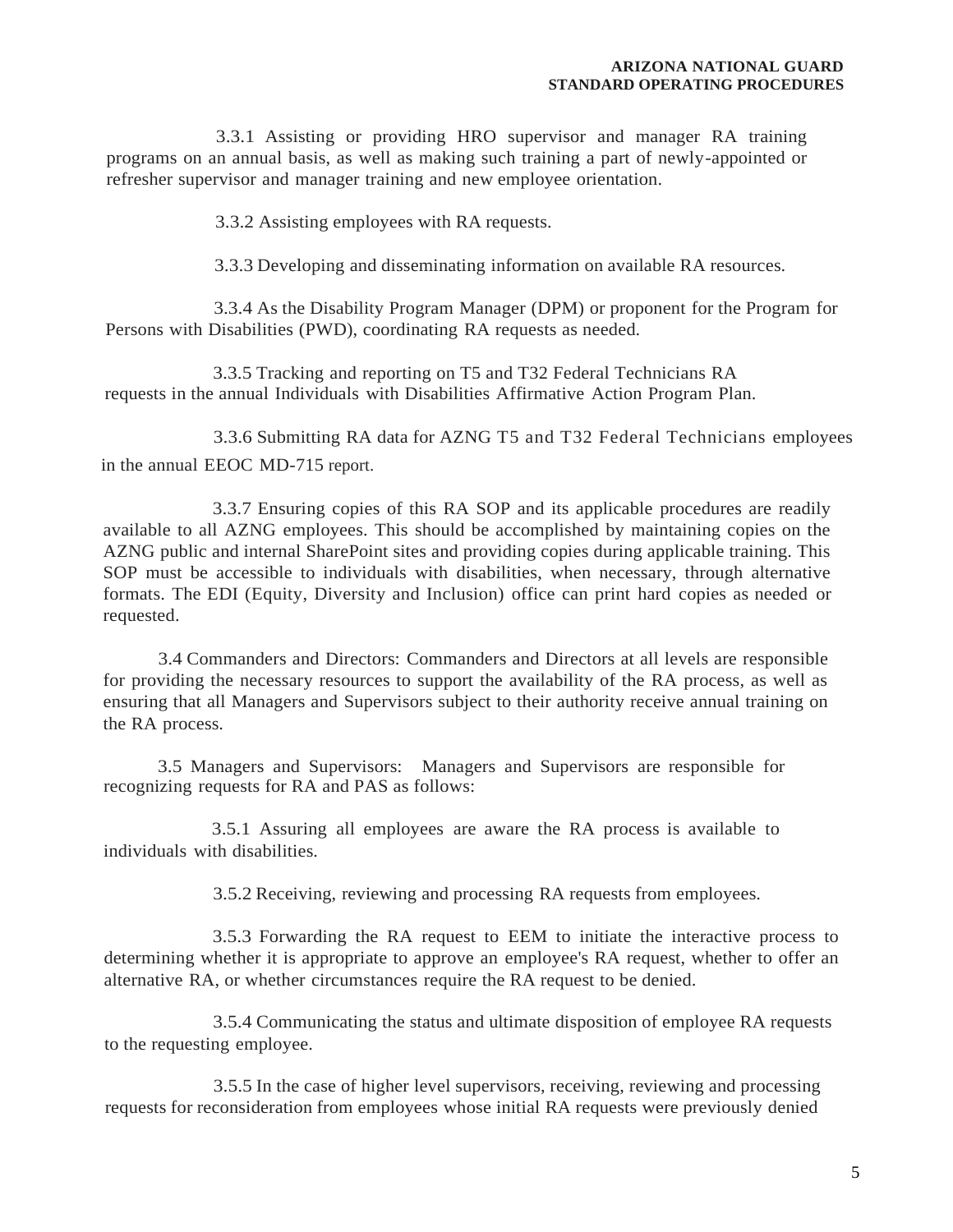by a subordinate supervisor. Forwarding the request for reconsideration to HRO, LRS and EEM to initiate the interactive process in order to reconsider the request.

3.5.6 In order to recognize when a RA/PAS is needed or being requested, supervisors and managers will attend the initial supervisors training course, all required refresher courses, become familiar with the examples in Appendix B of this SOP and review the resources identified in Appendix C of this SOP. They will consider any requests to modify or adjust the workplace as potential requests for R A a n d P A S and immediately consult with HRO or the EDI office to obtain clarification and assistance before continuing to process such requests.

3.6 Subject Matter Experts (SME): The Occupational Health Nurse, Public Health Officer, Deputy State Surgeon, the Facilities Management Office or other personal as needed may be called on to participate in the interactive process to determine the best course of action necessary to determine the final disposition of a RA request. This is situational dependent and will be considered by the HRO, LRS and EEM as necessary to ensure the consideration of the RA COA's received full consideration to ensure effective implementation if approved. These SMEs will provide timely information for COA development as requested.

## 4. DEFINITIONS:

4.1 Direct threat: a significant risk to the health or safety of others that cannot be eliminated by reasonable accommodation.

4.2 Essential functions: job duties that are so fundamental to the position that the individual cannot do the job without being able to perform them. A function is "essential" if, among other things, the position exists specifically to perform that function, there are a limited number of employees who could perform the function if it were assigned to them, or the function is specialized, so the incumbent is hired based on his/her ability to perform it.

4.3 Extenuating circumstances: factors that could not reasonably have been anticipated or avoided in advance of the request for RA, such as back order of necessary equipment or failure of employee's health care professional to timely provide necessary documentation.

4.4 Person With a Disability or Person With a Targeted Disability (PWD/PWTD): Any person, who has a physical or mental impairment which substantially limits one or more of such person'smajor life activities, has a record of such impairment or is regarded as having such an impairment.

4.5 Targeted Disabilities are identified by OPM Standard Form 256. Some targeted disabilities include deafness, blindness, missing extremities, partial paralysis, complete paralysis, convulsivedisorders, mental retardation, mental illness and distortion of limb and/or spine.

4.6 Major life activities: include caring for oneself, performing manual tasks, seeing, hearing, eating, sleeping, walking, standing, lifting, bending, speaking, breathing, learning, reading, concentrating, thinking, communicating, and working, as well as the operation of a major bodily function including, but not limited to, functions of the immune system, normal cell growth, digestive, bowel, bladder, neurological, brain, respiratory, circulatory, endocrine, and reproductive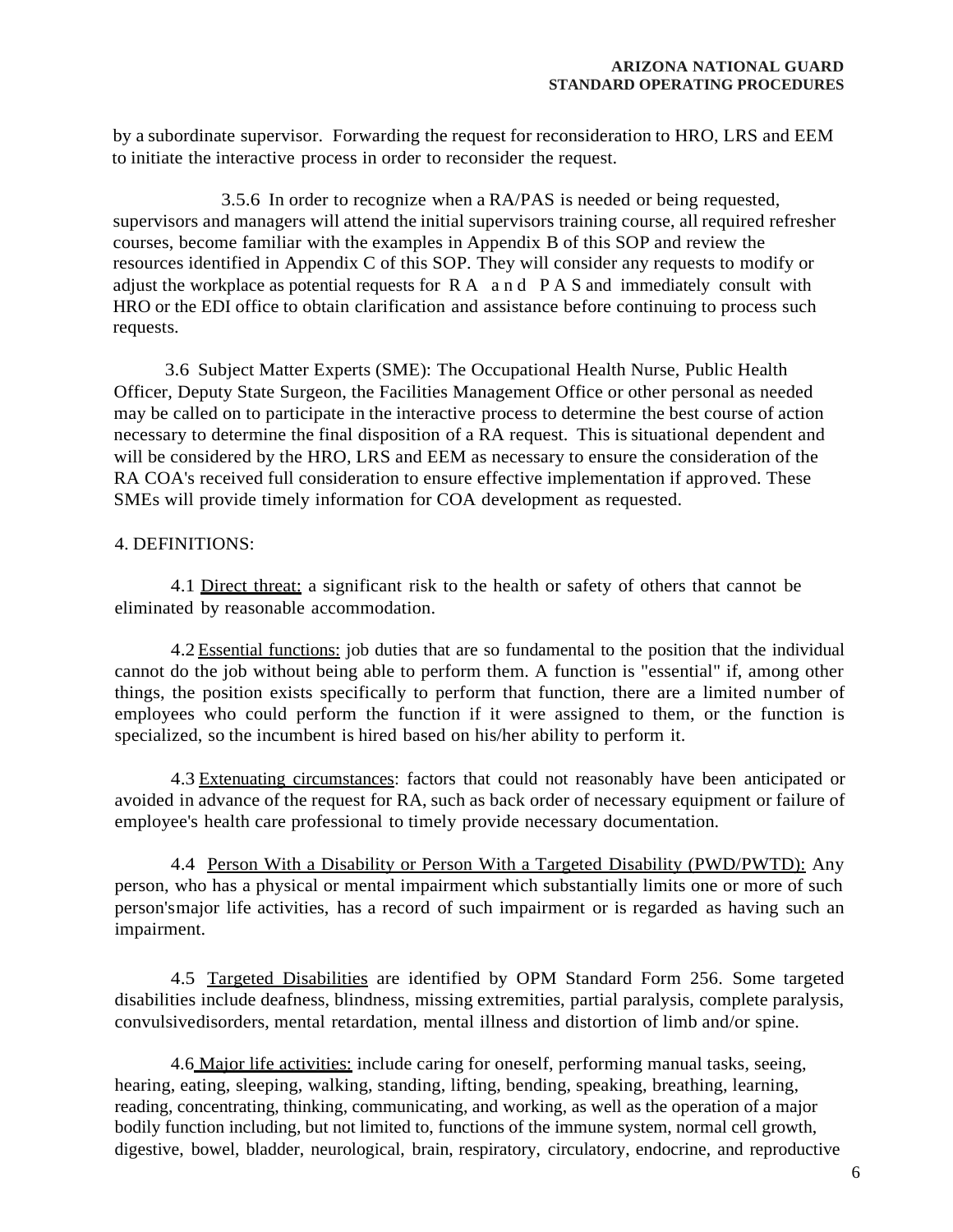functions. Furthermore, episodic impairments or medical conditions that are in remission arenonetheless disabilities if they would substantially limit a major life activity when active.

4.7. Qualified Individual: an individual who, with or without reasonable accommodation, can perform the essential functions of the employment position that such individual holds or desires. For AGR/ADOS/OTOT personnel this is defined as a Soldier or Airman with a permanent or temporary profile as authorized by the appropriate chapter in AR 40-501 or AFI 10-203.

4.8 Reasonable Accommodation: a change in the work environment or in the way things are customarily done that would enable an individual with a disability to enjoy equal employment opportunities. This SOP's "undue hardship" standard is different from that applied by courts under Title VII of the Civil Rights Act of 1964 for religious accommodation. There are three categories of RA:

4.8.1 Modifications or adjustments to a job application process to permit a PWD to be considered for a job.

4.8.2 Modifications or adjustments necessary to enable a qualified PWD toperform the essential functions of the job.

4.8.3 Modifications or adjustments that enable PWDs to enjoy equal benefits andprivileges of employment.

4.9 Military Definition of Physical disability per AR 40-501 and AFI 10-203: Any manifest or latent impairment of function due to disease or injury, regardless of the degree of impairment that reduces or precludes an individual's actual or presumed ability to perform military duty. The presence of physical disability does not necessarily require a finding of unfit for duty. The term "physical disability" includes mental diseases other than such inherent defects as behavior disorders, personality disorders, and primary mental deficiency.

4.10 Personal Assistance Services (PAS) means assistance with performing activities of daily living an individual would typically perform if they did not have a disability, and is not otherwise required as a reasonable accommodation, including for example, assistance with removing and putting on clothing, eating and using the restroom. These services are not relatedto job performance.

4.11 Duty Limitation per military: A recommendation resulting from a medical evaluation which, if applied explicitly, limits or restricts a military member's ability to perform primary and/or additionally assigned duties, deploy (mobility), or participate in fitness activities.

4.12 Duty Limiting Condition per military: A medically-related condition (injury or illness) resulting in a duty limitation. Commonly referred to as a DLC, it is often used as an abbreviated term, on the Duty Limiting Condition Report. DLC refers to Duty/Mobility/Fitness Restrictions.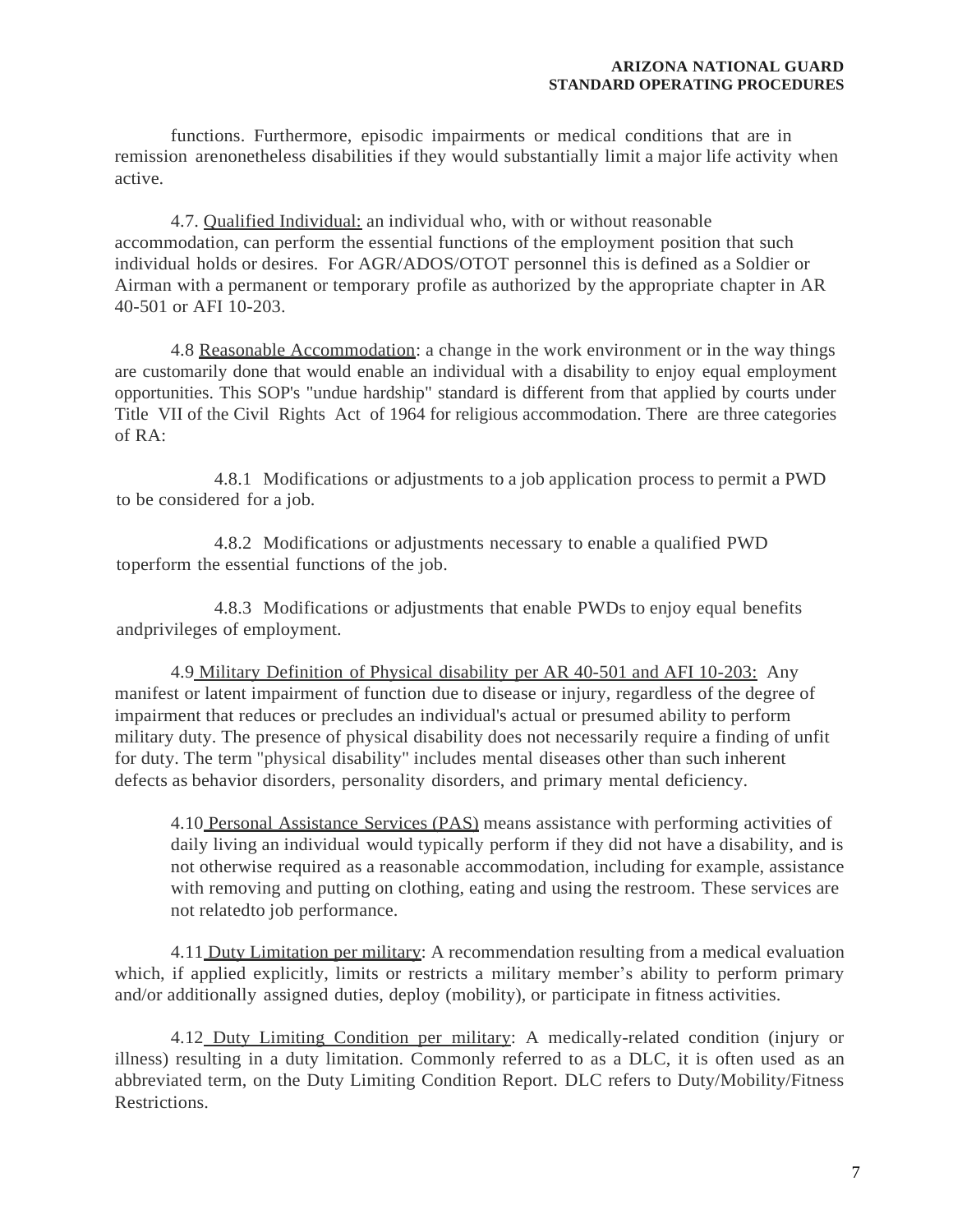4.13 Military Temporary profile: Soldiers and Airmen receiving medical or surgical care or recovering from illness, injury, or surgery, will be managed with temporary physical profiles until they reach the point in their evaluation, recovery, or rehabilitation where the profiling officer determines that Medical Retention Decision Point has been achieved but no longer than 12 months. A temporary profile is given if the condition is considered temporary, the correction or treatment of the condition is medically advisable, and correction usually will result in a higher physical capacity.

4.14 Military Permanent Profile: Describes a stable limitation that will persist for a year or longer. The numerical designator for the PULHES indicates the severity of the limitation. All permanent profiles will be reviewed and assessed at every annual PHA.

4.15 Other definitions may be considered within each individual regulation or reference on a case by case basis and within the interactive process by employee status.

## 5. GENERAL POLICY GUIDANCE ON INDIVIDUALS OR PERSONS WITHDISABILITIES:

5.1 The Rehabilitation Act of 1973 and the Americans with Disabilities Act of 1990 (ADA) require employers to provide RA to qualified employees or applicants with disabilities, unless doing so would cause undue hardship. This SOP helps to implement the requirement of the Rehabilitation Act, as well as the underlying principles of the ADA, that agencies provide RA to qualified employees and applicants with disabilities.

5.2 Reasonable accommodations serve two fundamental purposes. First, RAs remove barriers preventing PWDs from applying for or performing, jobs for which they are qualified. This SOP is to be interpreted and applied in accordance with those two stated purposes, as well as the spirit of the Rehabilitation Act and the ADA.

## 6. REASONABLE ACCOMMODATION INTERACTIVE PROCESS:

6.1 Requesting Reasonable Accommodation.

6.1.1. The RA process is initiated when a person with a disability (PWD) or physical profile/waiver indicates a need for an adjustment (or change at work) or in the application processfor a reason related to a disability. The requestor does not have to use any particular words, cite the Rehabilitation Act, this SOP, or even use the term "reasonable accommodation." For example, it is sufficient for a vision impaired person to ask for assistance with certain work related materials. This is a request for reasonable accommodation.

6.1.2 A PWD may initiate a request for RA orally or in written form at any time. The interactive process is allowed to be initiated by the person with a disability as well as by a family member, health professional, and other representative who is acting on the individual's behalf *(EEOC Policy Guidance on Executive Order 13164: Establishing Procedures to Facilitate the Provision of Reasonable Accommodation,* Sec. II (A), Q.6 (Oct.20, 2000). The PWD will be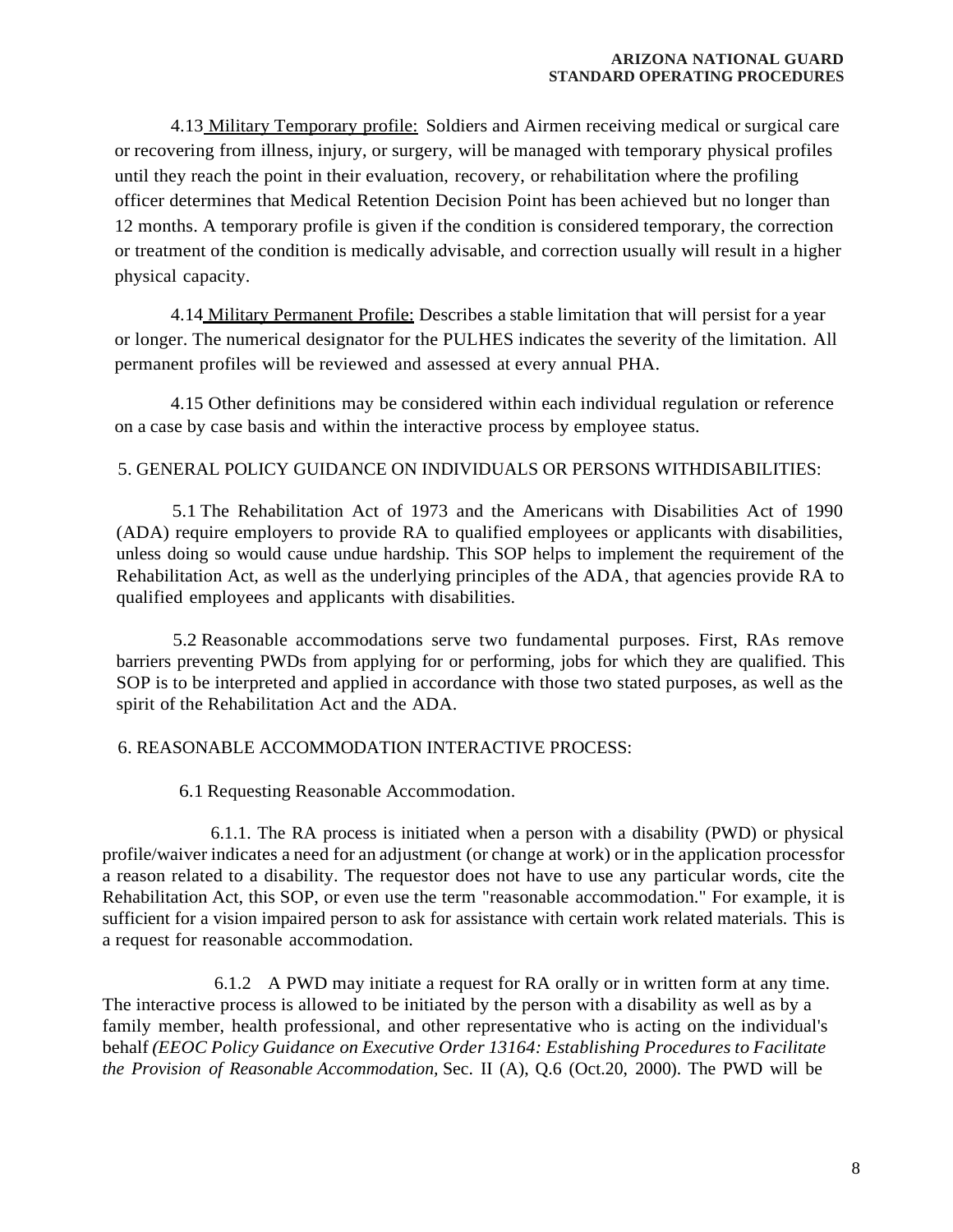asked to complete an RA request form for documentation and processing purposes. The Reasonable Accommodation Request Form, which is attached to this SOP at Appendix D, has been developed for this purpose. Despite the requirement of the requesting individual completing and submitting a request form, the individual's initial request, whether verbal or written, starts the RA process.

6.1.3 Requests for RA should ordinarily be addressed to the individual's direct supervisor so the request can be properly tracked and acted upon. At the individual's discretion, however, the RA request can be made to any of the following: (1) the individual's supervisor; (2) a supervisor or manager in the individual's immediate chain of command; (3) to the EEM in the EDI office; (4) the HRO office, (5) the Occupational Health Nurse/Public Health Officer, or (6) in the case of an applicant involved in the application process, the POC listed on the vacancy announcement or HRO. Requests for RA made to individuals or offices other than those listed cannot be properly tracked and may not be processed timely or accurately and will be re-routed immediately to any of the individuals identified above in this paragraph.

6.1.4 Where a PWD has requested a type of reasonable accommodation they are likely to need on a repeated basis -for example, the assistance of sign language interpreters or readers -the PWD will not be required to submit a written request for recordkeeping purposes each time the RA is needed. In such cases, the PWD may obtain the RA by notice to their supervisor once the RA is approved the first time.

6.2 Processing Requests for Reasonable Accommodation.

6.2.1 While an employee may request a change due to a medical condition, this request does not necessarily mean the employer is required to provide the change. A request for RA is the first step in an informal, interactive process between the employee and the supervisor. The process is always initiated by the employee. Supervisors should not unilaterally ask employees if they have a disability or if they need an accommodation. However, supervisors, managers and leaders are encourage to be proactive to situations when they are made aware of any circumstances that may warrant a change in the workplace.

6.2.2 Upon receipt of a request for RA, Supervisors will direct the requesting employee to complete and submit a Reasonable Accommodation Request Form (Appendix D). The supervisor will submit the form to the LRS and EEM/EDI offices upon receipt. As stated in Section 6.1.2 however,Supervisors will not delay the interactive process while waiting for the form. The Supervisor will then engage in the interactive process by discussing the following with the requesting employee:

(a) The underlying disability or medical issue;

(b) The specific functional limitations resulting from the disability or medical issue and how they relate to or affect the employee's job functions;

(c) Any suggestions the employee may have for a reasonable

accommodation.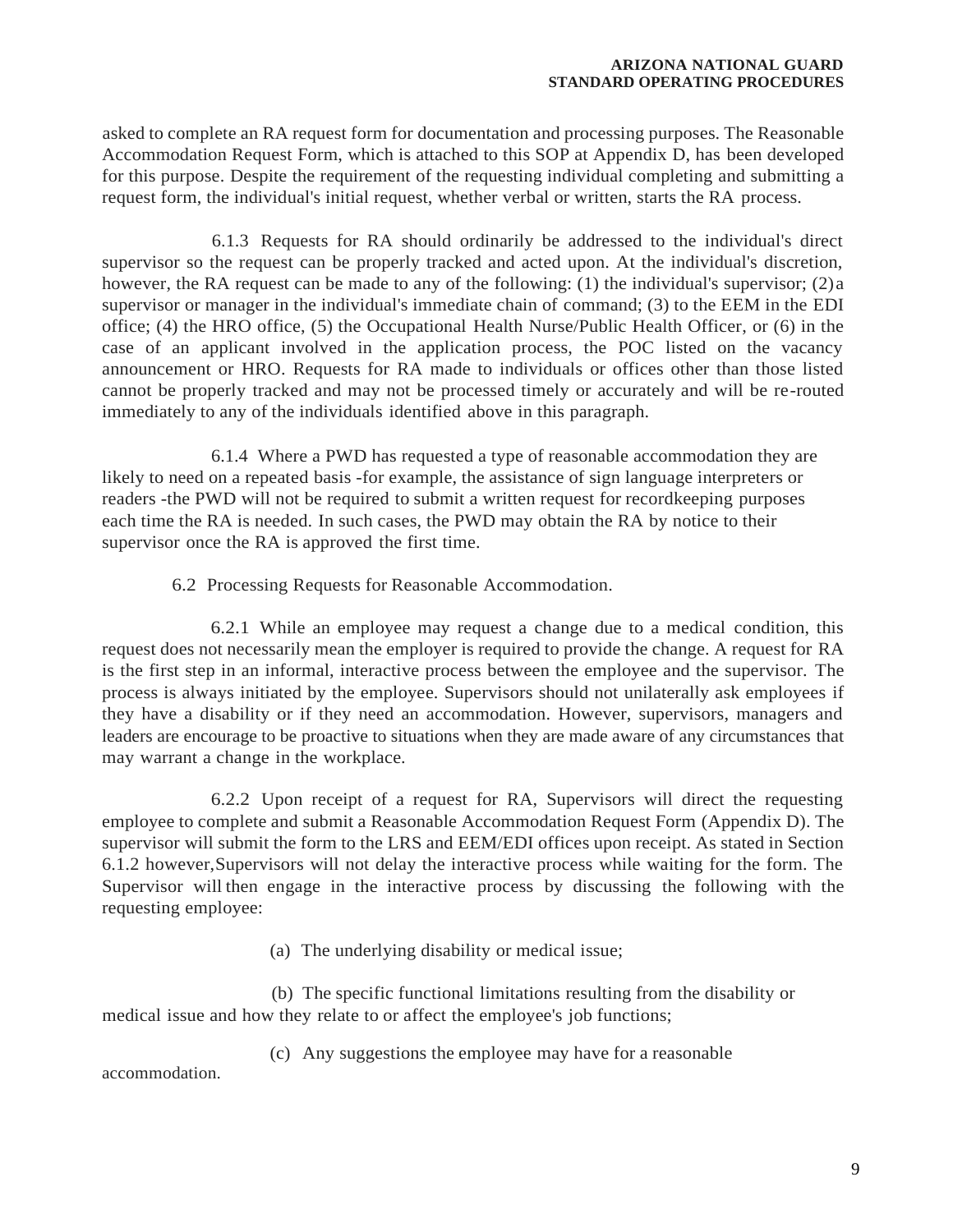The supervisor will document the conversation in writing and should take detailed notes. Supervisors are encouraged to seek guidance from the HRO and the EEM at any time during the process. Information obtained from the employee regarding the medical issue and related facts, documents, etc. will be kept confidential to the extent required by applicable law and HIPAA standards but will be shared with those individuals in the AZNG interactive process used to determine whether to grant a request for RA. In situations where the employee's disability and need for an RA are reasonably obvious or there is a military profile, the supervisor will inform the employee of the approval or denial as soon as possible but not later than thirty (30) calendar days, absent extenuating circumstances. Where the employee has not requested a specific accommodation, the supervisor will inform the employee if a RA is approved or denied, again as soon as possible but not later than thirty (30) calendar days. At the close of the initial meeting the supervisor should inform the employee of their right to obtain information on their request and assistance from the EDI office. The supervisor will collect the Reasonable Accommodation Request Form from the employee before the end of this meeting. Failure to provide an accommodation in a prompt manner may result in a violation of the Rehabilitation Act. 29 C.F.R. § 1614.203(d)(3)(i)(O). For example: Ruth's agency prohibits employees from eating or drinking at their workstations. Ruth has insulin-dependent diabetes, and asks her supervisor to permit her to eat a candy bar or drink fruit juice at her desk if necessary to avoid going into insulin shock. The agency's reasonable accommodation procedures state that decisions about whether to grant or deny requests for reasonable accommodation should be made within 15 calendar days of the date of the request. In this case, however, the agency should be able to provide the reasonable accommodation in no more than a day or two, and hopefully sooner. The agency should not wait the full 15 calendar days before responding to Ruth's request.

6.2.3 Decisions on RAs will be expedited where (1) the RA is needed to enable an applicant to apply for a job; or (2) the RA is needed for a specific AZNG activity scheduled to occur shortly. Expedited requests will be actioned as soon as possible but not later than five (5) calendar days and provided as soon as possible or not later than 15 calendar days. See paragraph 6.3.3 if an interim RA is necessary.

6.2.4 The AZNG has a need to know if an employee has a covered disability requiring a RA, especially when the need is not obvious or visible. Thus, when a disability and/or need for an RA are not obvious, the AZNG can require the employee provide documentation about the disability and functional limitations. The requested documentation must come from an appropriate credentialed professional, depending upon the type of claimed disability, such as doctors (including psychiatrists), and psychologists. The documentation must contain the following information:

(a) The nature, severity, and duration of the employee's impairment;

(b) The activity or activities the impairment limits as well as any specific activities the employee can perform related to the RA.

(c) The extent to which the impairment limits the employee's ability to perform the activity or activities; and/or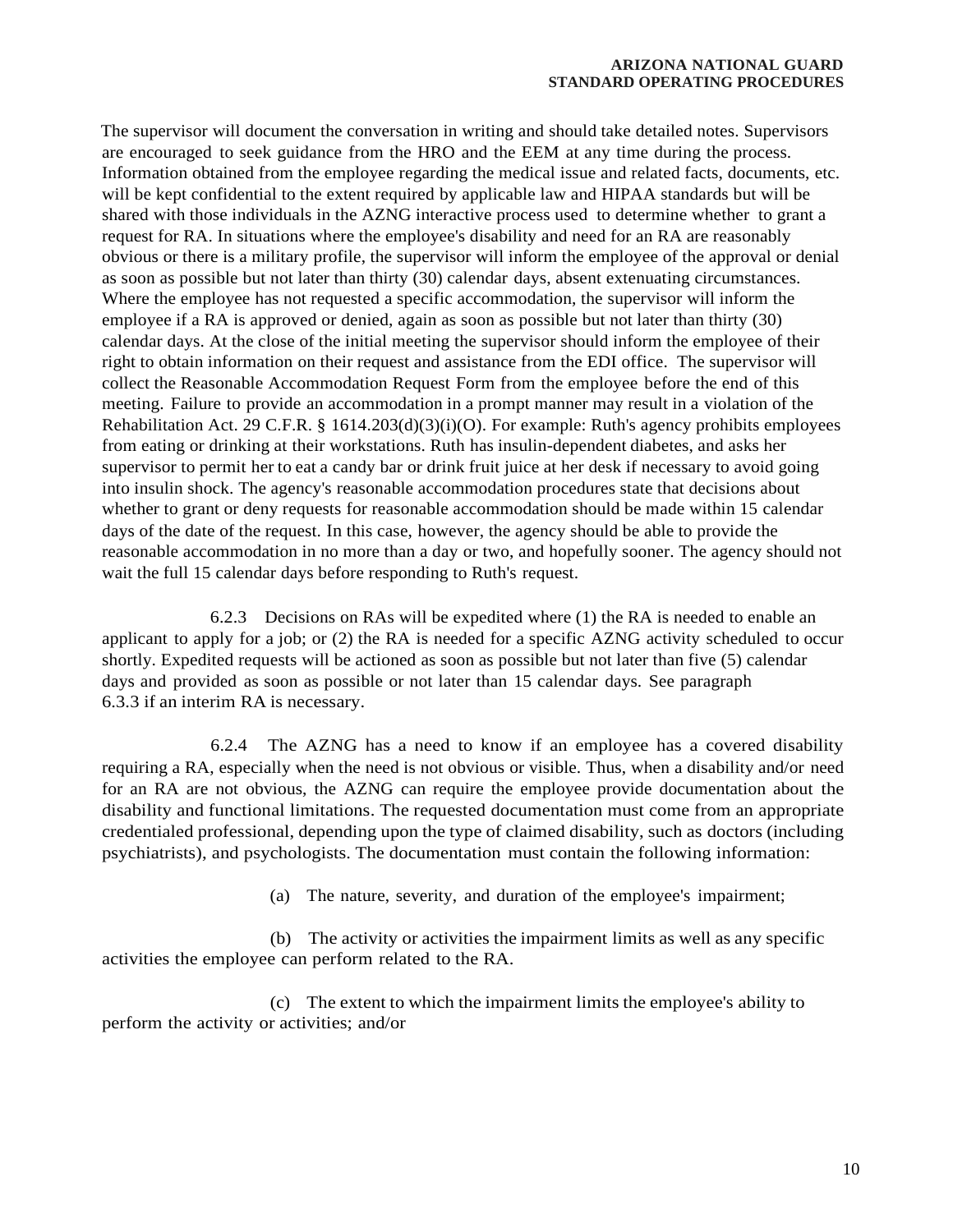(d) Why the employee requires a RA or the particular RA requested, as well as how the RA will assist the individual to apply for a job, perform the essential functions of the job, or enjoy a benefit of the workplace. Supervisors will not request medical documentation where: (1) both the disability and need for RA are obvious; or  $(2)$  the employee has already provided the AZNG with sufficient information to document the existence of the disability and their functional limitations. Supervisors will require only the documentation needed to establish the employee has a disability, and the disability necessitates an RA. Thus, supervisors will not ask for information unrelated to determining the existence of a disability and need for a RA.

Supporting medical documentation must be provided to the requesting official within ten (10) calendar days after the individual is informed it is required, absent extenuating circumstances. Failure to provide necessary documentation where it has been properly requested could result in a denial of RA (29 C.F.R. § 1614.203(d)(3)(i)(N). Medical information will be kept confidential to the extent required by applicable law and HIPAA standards, but will be shared only with those "other agency officials" in the AZNG involved inthe interactive process to determine whether to grant a request for RA. These officials include: (1) supervisors and managers who need to know may be told about necessary restrictions and about the necessary accommodation(s); (2) first aid, safety and security personnel may be told if the disability might require emergency treatment or evacuation; (3) government officials to investigate the agency's compliance with the Rehabilitation Act; (4) workers' compensation offices or insurance carriers; (5) agency EDI officials may be given the information to maintain records. EEOC Policy Guidance, Sec. II (D), Q.20, and (6) AZNG Subject Matter Experts such asthe Occupational Health Nurse/Public Health Officer or Deputy State Surgeon.

6.2.5 Additionally, the AZNG may request supplemental documentation when the information already submitted is insufficient to document the disability and/or functional limitations it causes, as well as the need for the RA. In such cases, supervisors or requesting officials should describe for the employee in writing why the submitted documentation is insufficient and identify the information needed. This supplemental medical documentation must be received by the requesting official within seven (7) calendar days of its request. Failure to provide necessary documentation where it has been properly requested could result in a denial of RA.

If the employee requesting an RA still fails to provide sufficient information and supporting documentation, the AZNG may, at its discretion, take the following actions: have the individual requesting a RA examined by a physician from the AZNG. If the individual does not consent to the examination, deny the request for RA IAW Section 6.3.2 below (pretty sure we can't do this); or (b) have a military physician from the AZNG review all of the documentation the individual requesting RA submitted to ensure it is, in fact, insufficient. If the AZNG physician concurs the documentation is insufficient, deny the request for RA IAW Section 6.3.2 below.

6.26 A PWD does not need to have a particular accommodation in mind before making a request (29 C.F.R. § 1614.203(d)(3)(i)(D). Once it is determined the employee requesting a RA has a qualifying disability (and is therefore a PWD), the supervisor will consult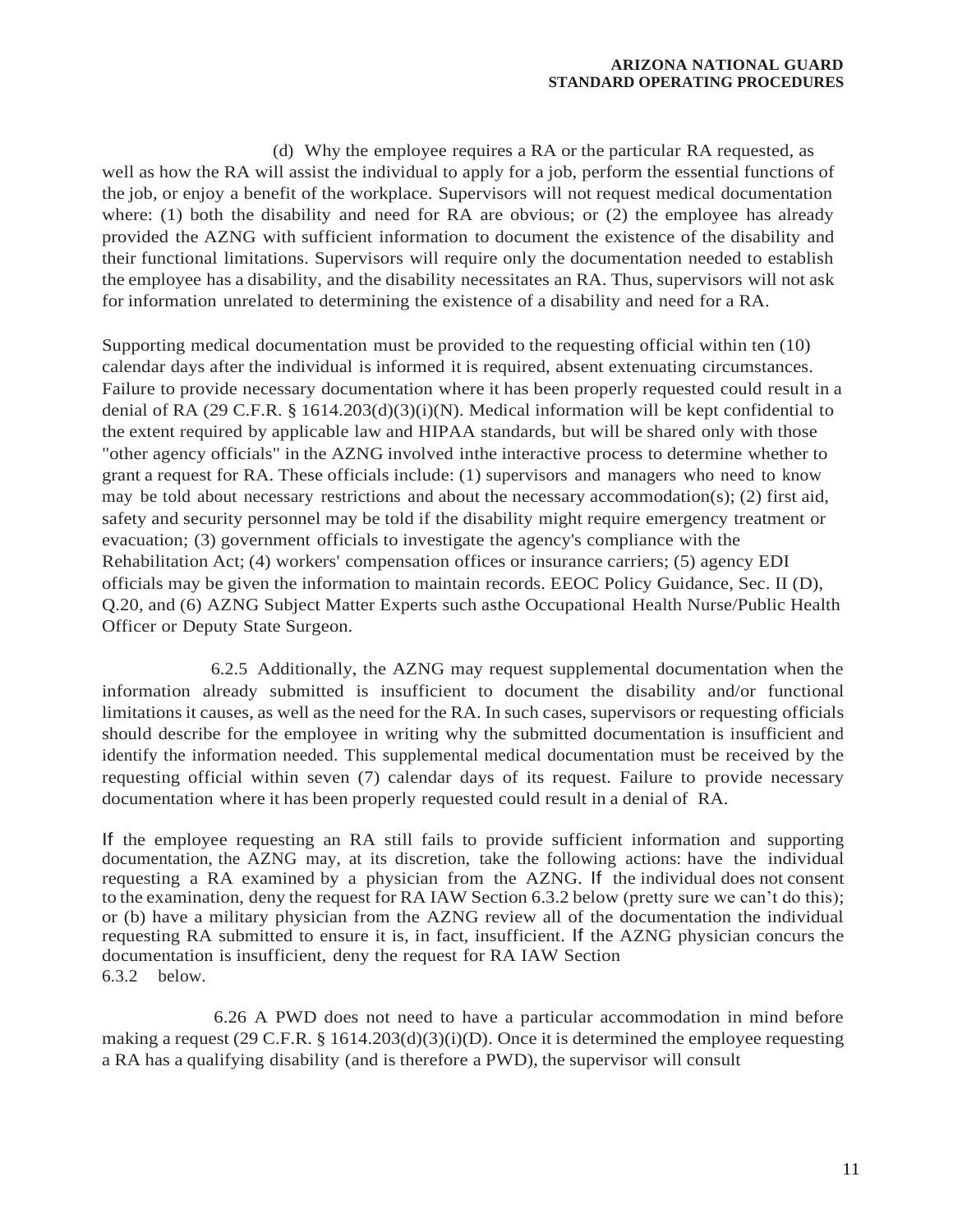with the LRS to determine whether the requested RA is appropriate under the circumstances. If the supervisor does not have authority to grant a particular RA (such as the authority to allow the employee to disregard a particular work policy), the supervisor and LRS will consult with the lowest-level supervisor with such authority. RAs will only be provided to individuals or persons with an actual disability, a record of a disability or a record of an impairment. Supervisors are not obligated to provide RAs to employees who have been merely "regarded as" having a disability without confirmation of the disability or a need for a RA.

6.2.7 In considering whether a RA can be provided, supervisors and the LRS should identify the essential job functions (as defined above) of the PWD's position, the PWD's functional limitations to completing the essential job functions, and whether there are any reasonable alternative approaches to meeting essential job functions. Appendix B contains a listof possible accommodations. Appendix C contains a list of resources to help supervisors and LRSs in considering possible RAs.

6.2.8 A modification or adjustment is "reasonable" if it is feasible or plausible under the circumstances. An accommodation must also be effective in meeting the needs of the PWD. This means a RA enables a PWD to perform the essential functions of their position. Finally, a RA allows a PWD an equal opportunity to enjoy the benefits and privileges of employment that employees without disabilities enjoy.

6.2.9 The AZNG has the authority to choose among possible RAs as long as the chosen RA is effective. Thus, as part of the interactive process, supervisors may offer PWDs alternative suggestions for RA and discuss their effectiveness in removing the workplace barrier impeding the PWD. If there are two possible RAs, and one costs more or is more burdensome than the other, supervisors may choose the less expensive or burdensome accommodation as long as it is effective. Similarly, when there are two or more effective accommodations, supervisors may choose the one easier to provide. In either situation, the supervisor is not required to show itis an undue hardship to provide the more expensive or more difficult accommodation. The preference of the PWD should be given primary consideration, but the supervisor has the ultimate discretion to choose between effective accommodations. Appendix B lists some suggested RAs for supervisors and employees to consider. Appendix C contains resources for supervisors and employees to explore possible RAs.

6.2.10 There are several modifications or adjustments to which supervisors do not have the authority to agree. First, supervisors may not agree to eliminate an essential function, i.e., a fundamental duty of the position. This is because a person with a disability who is unable to perform the essential functions, with or without reasonable accommodation, is not a "qualified" individual or person with a disability within the meaning of this SOP. A supervisor is also prohibited from agreeing to lower production standards as an accommodation whether qualitative or quantitative that are applied uniformly to other employees with and without disabilities.

6.2.11 The AZNG will not provide personal use items needed in accomplishing daily activities both on and off the job as reasonable accommodations. Thus, the AZNG will not provide an employee with a prosthetic limb, a wheelchair, eyeglasses, hearing aids, or similar devices if they are also needed off the job. Furthermore, the AZNG will not provide personal use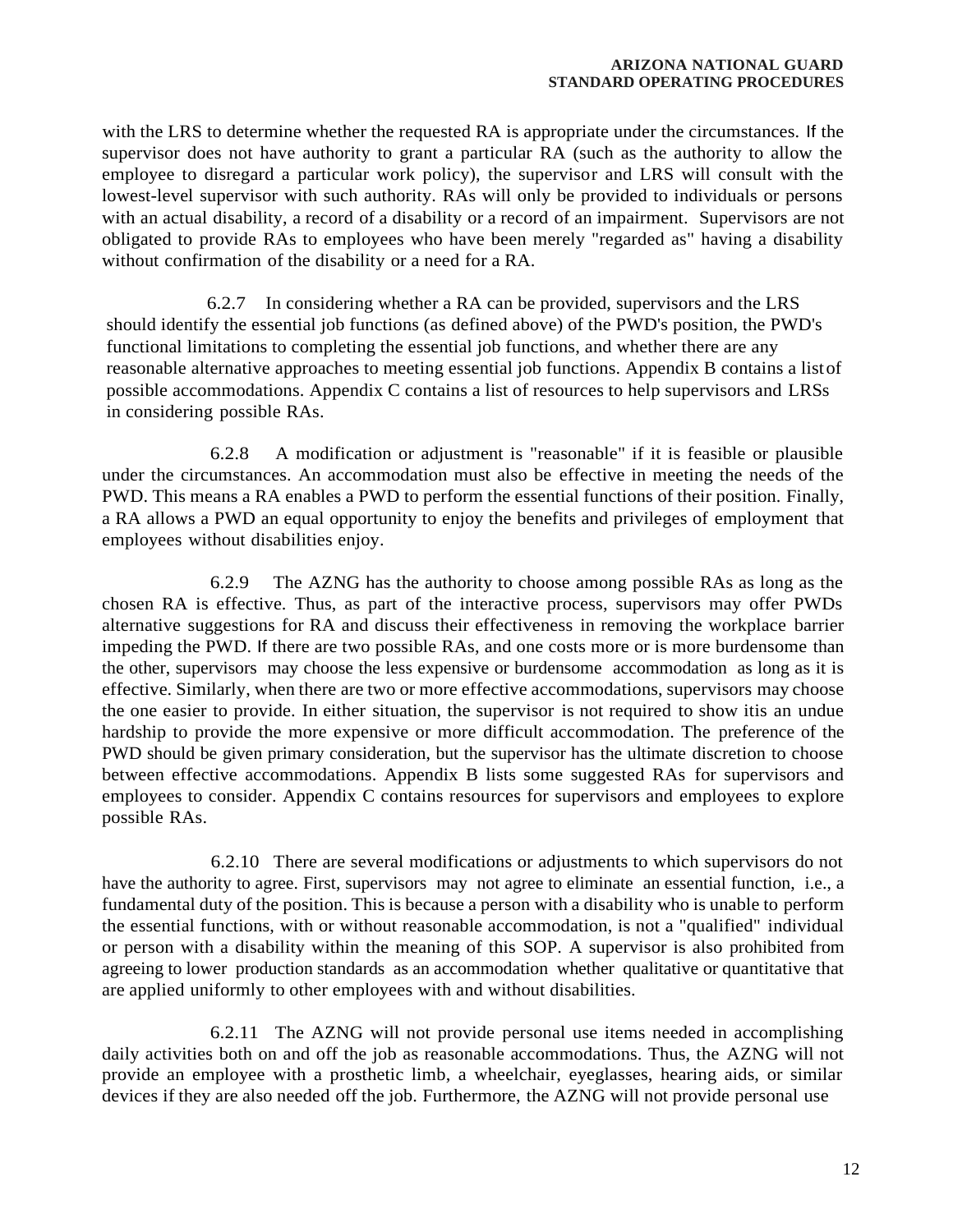amenities, such as a hot pot or refrigerator, if those items are not provided to employees without disabilities. However, items that might otherwise be considered personal may be considered as reasonable accommodations in appropriate cases where they are specifically designed or requiredto meet job-related rather than personal needs.

6.2.12 RA requests will be denied where the requested RA would cause "undue hardship" to the AZNG. Undue hardship, which generally involves significant difficulty or expense, is to be determined on a case-by-case basis. The analysis focuses on the resources and circumstances of the AZNG in relationship to the cost or difficulty of providing a specific accommodation. Undue hardship refers not only to financial difficulty, but to reasonable accommodations unduly extensive, substantial, or disruptive, or those fundamentally altering thenature or operation of the business. The supervisor, HRO, EEM and LRS must assess on a case- by-case basis whether a particular accommodation would cause undue hardship.

6.2.13 The reassignment to a vacant position for which an employee is qualified isa reasonable accommodation; and the agency must consider providing reassignment to a vacant position as a reasonable accommodation when it determines no other reasonable accommodation will permit an employee with a disability to perform the essential functions of their current position 29 C.F.R. §  $1614.203(d)(3)(i)(B)$ . AZNG HRO must notify the supervisor, LRS and other officials they are conducting searches for available vacancies when considering reassignment as a RA 29 C.F.R. § 1614.203(d)(3)(i)(C). Allowing or granting a PWD permission to compete for such position does not fit the criteria for reassignment consideration.

6.3 Approval and/or Denial of Requests for Reasonable Accommodation.

6.3.1 The approval level for all RA/PAS requests are made at the Chief of Staff, level for the ARNG and at the Wing Commander level for the ANG. The HRO will facilitate the decision process and provide the official documentation to the supervisor and copies to the EEM, LRS and additional staff as needed. The supervisor will notify the employee by providing a copy of the approval and document the date and circumstances of the notification. This is the same process if the agency makes an offer of an alternate accommodation. The supervisor will make every effort possible to implement an approved RA/PAS within the thirty (30) calendar day time frame. A copy of the supervisor's written notification will go into a separate file for the employee, as discussed below.

6.3.2 When the final decision is made to deny a requested RA the supervisor will notify and provide the employee a copy of the denial in writing and will document the circumstances of the notification. The written notification of denial to the employee must contain:

(1) the name of the supervisor who made the decision; (2) the reasons for the denial; (3) a notice if the employee (technician) wants to appeal or file an EEO complaint and that they must contact the AZNG EDI office within 45 calendar days of receiving this letter; or (4) the employee (AGR/ADOS/OTOT) can appeal the decision to the next supervisor or request assistance from the Inspector General's office since denial of reasonable accommodation isn't a protected basis under the military Equal Opportunity program.

6.3.3 There is any delay in either processing a request for or providing a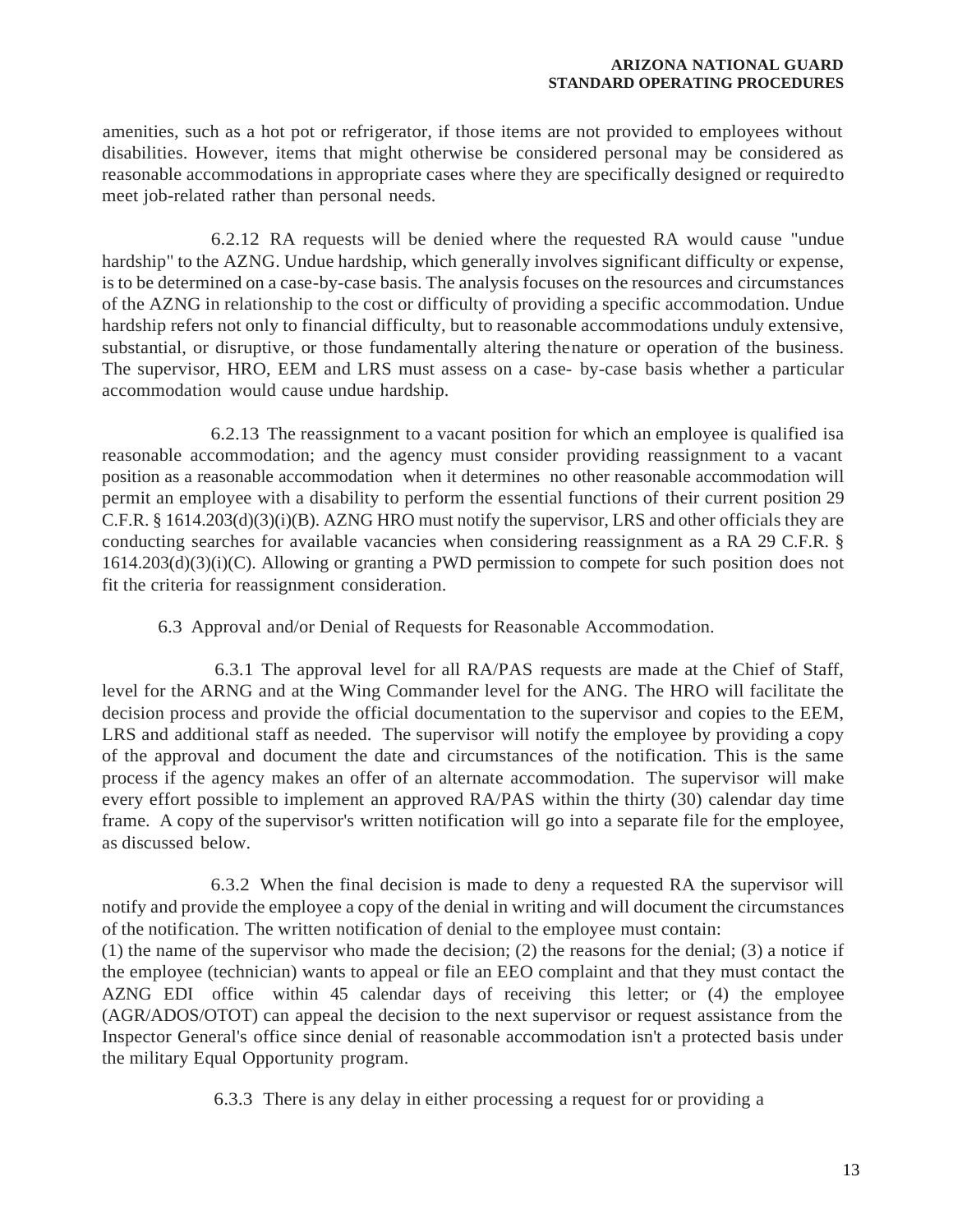reasonable accommodation, the supervisor must notify the employee in writing of the reason for the delay, including any extenuating circumstance justifying the delay 29 C.F.R. §  $1614.203(d)(3)(i)(S)$ . If the agency cannot provide the accommodation immediately, the agency must provide an interim accommodation that allows the individual to perform some, or all essential functions of their job, if it is possible to do so without imposing undue hardship on the agency. 29 C.F.R. § 1614.203(d)(3)(i)(Q).

## 7. INFORMAL RESOLUTION and COMPLAINTS:

7.1 Informal Resolution Process.

7.1.1 An employee can appeal the decision of the request to the Adjutant General (TAG) within seven (7) calendar days of receipt of the original decision. The appeal should be in writing and should contain any additional information or documentation the employee would like TAG to consider. There is no requirement for the employee to process an appeal before contacting the EDI office or before filing an EEO or IG complaint.

7. 1.2 The TAG will render a decision on the appeal within fourteen (14) calendar days of receipt. The appeal should involve simply reviewing the original request documentation and any additional or new documentation submitted by the employee. There is no requirement for TAG to meet with the employee unless the TAG believes it is necessary in the interests of fairness. Notice of TAG's decision will be IAW Section 6.3.2 above, except the notice will remind the employee they must contact the AZNG EDI office within 45 calendar days of receipt of the original supervisor's decision if the employee wishes to file an EEO complaint or if they are military, notify them to contact the IG for further assistance.

7.2 EEO/IG Process.

7.2.1 Regardless of whether or not the employee has utilized the Informal Resolution Process above, the individual must contact the AZNG EDI office within 45 calendar days of receiving the initial denial of the request for RA (not the decision on appeal or reconsideration)if they desire to file an EEO complaint. The EDI office will guide the employee through the EEO pre-complaint process. AGR/ADOS/OTOT personnel must contact the IG for further assistance.

## 8. RECORD KEEPING REQUIREMENTS:

8.1 Tracking Requirements. The proponent for reasonable accommodation is the EDI Office. As a result, at the operational level, the servicing EDI Office is responsible for trackingthe following information:

8.1.1 AZNG EDI will assign a Tracking Number to the RA request form. Example: NGAZ-RA-FYXX (fiscal year)-XX (number). EDI will notify the individual in writing of their tracking number within 5 calendar days of the RA request. The individual can track their request process by using their tracking number and calling the EDI Office or AZNG HRO. 29 C.F.R. § 1614.203(d)(3)(i)(R).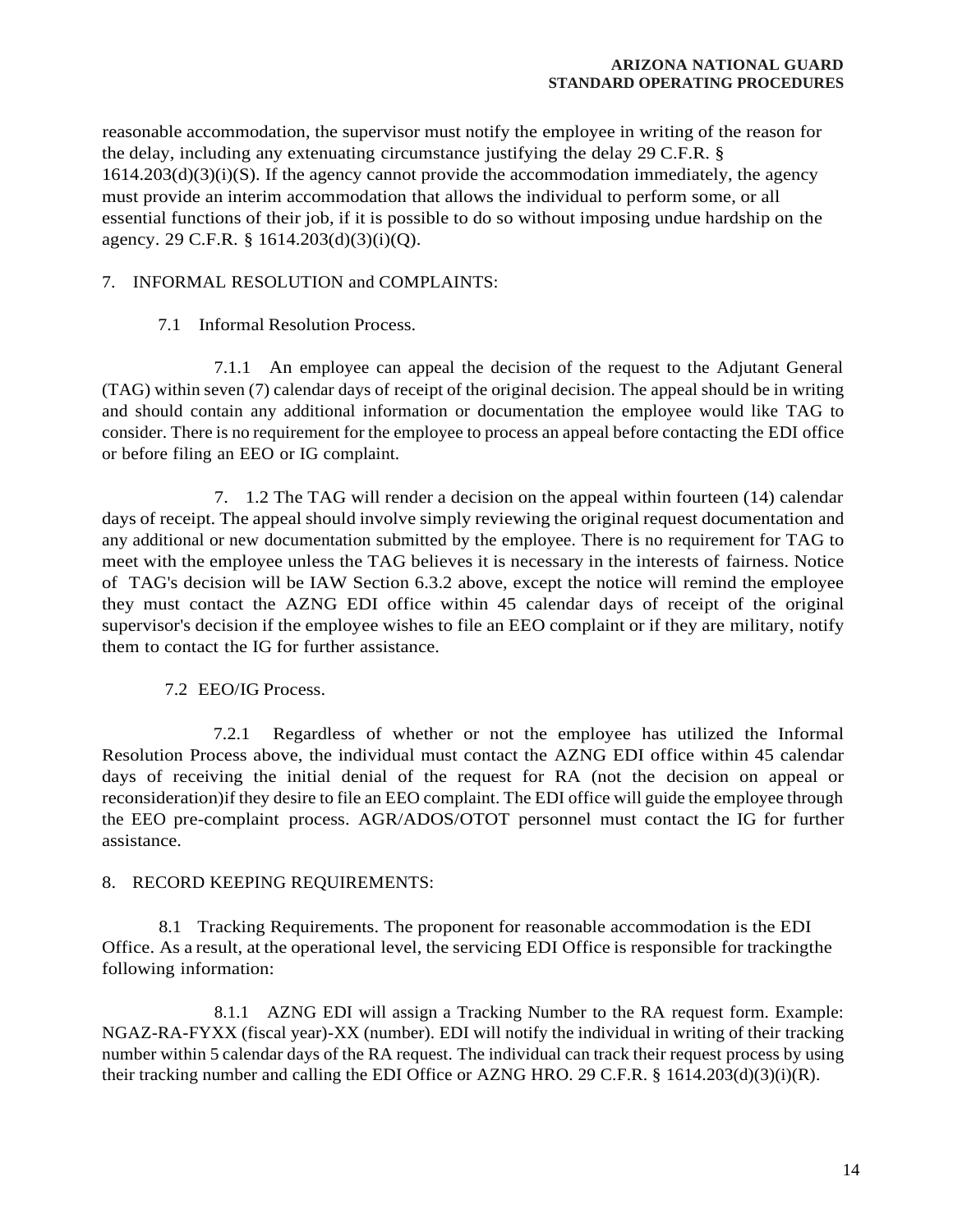8.1.2 The number and types of RA requested in the application for employment process and whether those requests were granted or denied.

8.1.3 The jobs (occupational series, grade level, and organization) for which RAs have been requested.

8.1.4 The types of RAs requested for each of those jobs.

8.1.5 By organization, the number and types of RAs approved or denied for each

job.

8.1.6 The number and types of requests for RAs related to benefits or privileges of employment, and whether those requests have been granted or denied.

8.1.7 The reasons for denial of RA requests.

8.1.8 The amount of time taken to process each RA request.

RAs.

8.1.9 The source of technical assistance consulted in trying to identify possible

8.2 Dispositions of Reasonable Accommodation Request Data, Including Medical Information.

8.2.1 Documentation related to a particular individual who has requested RA is filed apart from personnel records, safeguarded by law or HIPAA standards, regarded as confidential and maintained for the duration of the employee's employment. Records concerning requests, approval and disapproval are maintained by the EDI office.

8.2.2 The tracking information data is maintained for a period of five years. This data will assist an organization in evaluating its performance regarding the adequate, timely processingof RA requests and their corrective action, as required per EEOC MD-715 and the Installation Status Reporting requirements.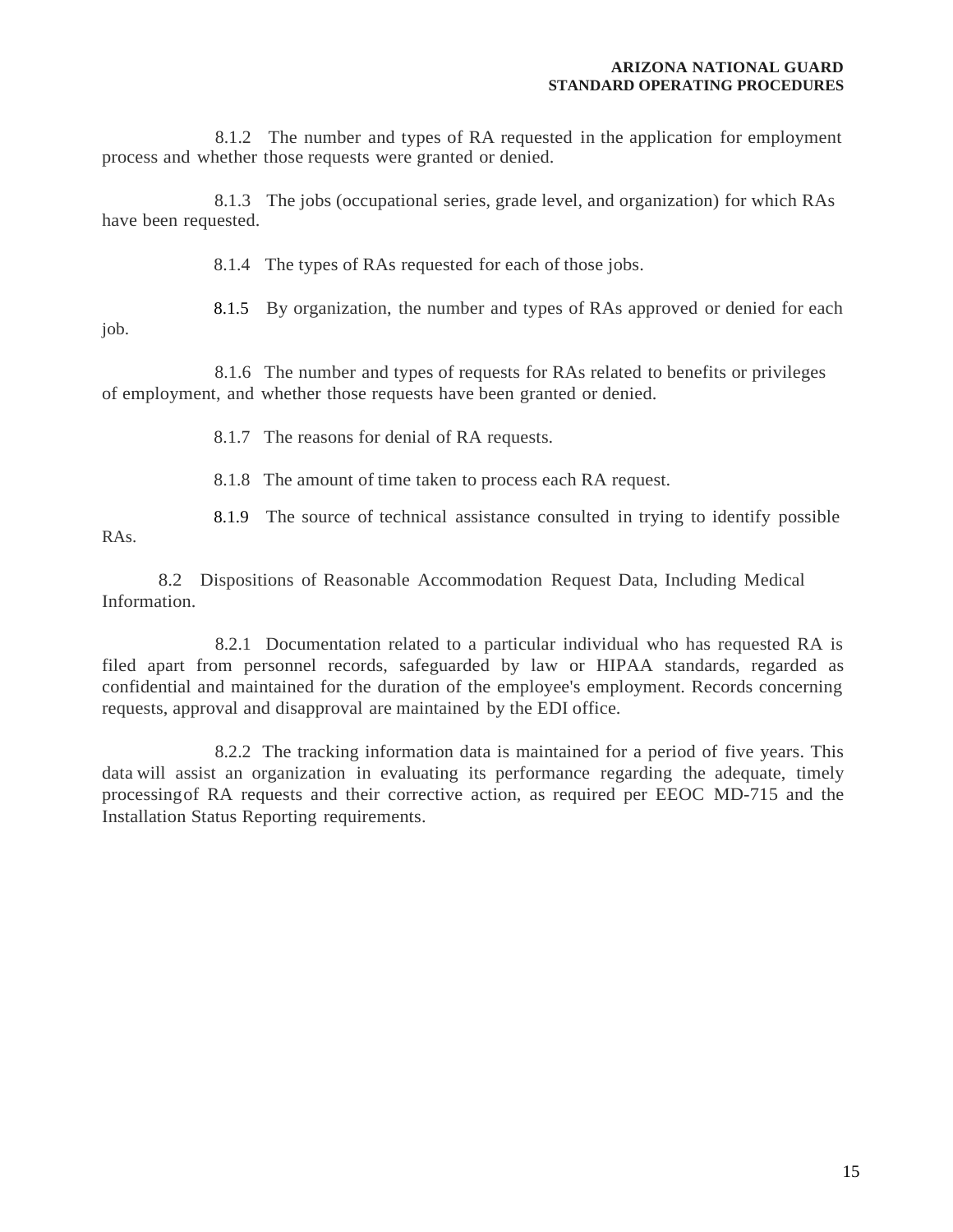## **APPENDIX A (INTERACTIVE PROCESS FLOWCHART)**

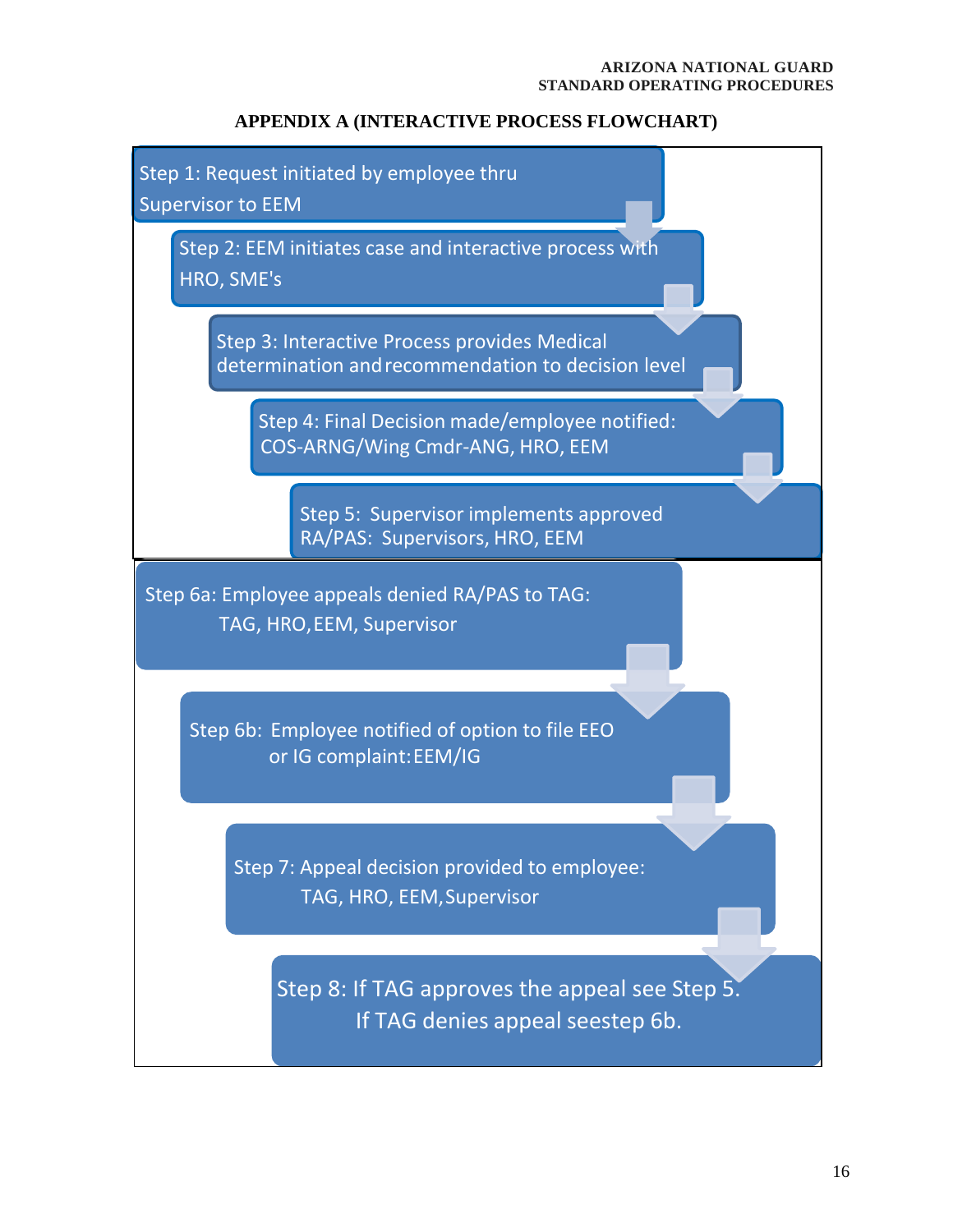## **APPENDIX B (EXAMPLES OF REASONABLE ACCOMMODATIONS)**

B.l Job Restructuring involves modifications such as reallocating or redistributing marginal job functions an employee is unable to perform because of a disability, as well as altering when and or how a function, essential or marginal, is performed. Supervisors will not, however, reallocate essential functions as a reasonable accommodation.

B.2 Leave, whether accrued paid leave or unpaid leave, is a form of RA when necessitated by an employee's disability. Supervisors are not required to provide paid leave beyond which is provided to similarly situated employees. When leave is used as a RA, employees will use accrued paid leave before beginning any allotted unpaid leave. Supervisors should remember there may be FMLA implications when considering leave as a RA.

B.3 For certain positions, the time during which an essential function is performed may be critical and a modification may disrupt operations and lead to undue hardship. This could affect whether a supervisor can grant a request to modify an employee's schedule or if reassignment is more appropriate.

B.4 Modified Workplace Policies constitute a RA when necessitated by an employee's disabilityrelated limitations, absent undue hardship. Modification under these circumstances only applies to the PWD and not to other employees in the supervisor's section or working unit.

B.5 Specific to individuals who are deaf or hard of hearing, supervisors should consider amplification devices, closed caption decoders and captioning for training tapes, signaling devices, teletypewriters (TTYs), sign language interpreters, and TTY modems.

B.6 Specific to individuals with visual impairments, supervisors should consider Braille displays, Braille embossers, portable note-takers, print enlargers, scanner/readers, and screen readers.

B.7 Specific to individuals with impaired dexterity, supervisors should consider alternative input systems, alternative keyboards, alternative pointing devices, keyboard enhancement programs, and voice recognition systems.

B.8 Reassignment to a vacant position must be provided to an employee (not an applicant) who, because of a disability, can no longer perform the essential functions of their current position, with or without a RA, unless the supervisor can show reassignment would be an undue hardship. The employee must be qualified for the position, which means they have the requisite skill, experience, education, and other job-related requirements of the position (not necessarily best qualified). The employee must also be able to perform the essential functions of the new position, with or without a RA. The AZNG is not obligated to assist the employee to become qualified for the new position, unless the AZNG would normally provide such training to an individual transitioning into the position. Reassignment is the RA of last resort and is only required if: (1) there are no effective accommodations enabling the employee to perform the essential functions of their current position and (2) all other RAs would impose an undue hardship. "Vacant" means the position is available when the employee asks for reasonable accommodation, or the employer knows that it will become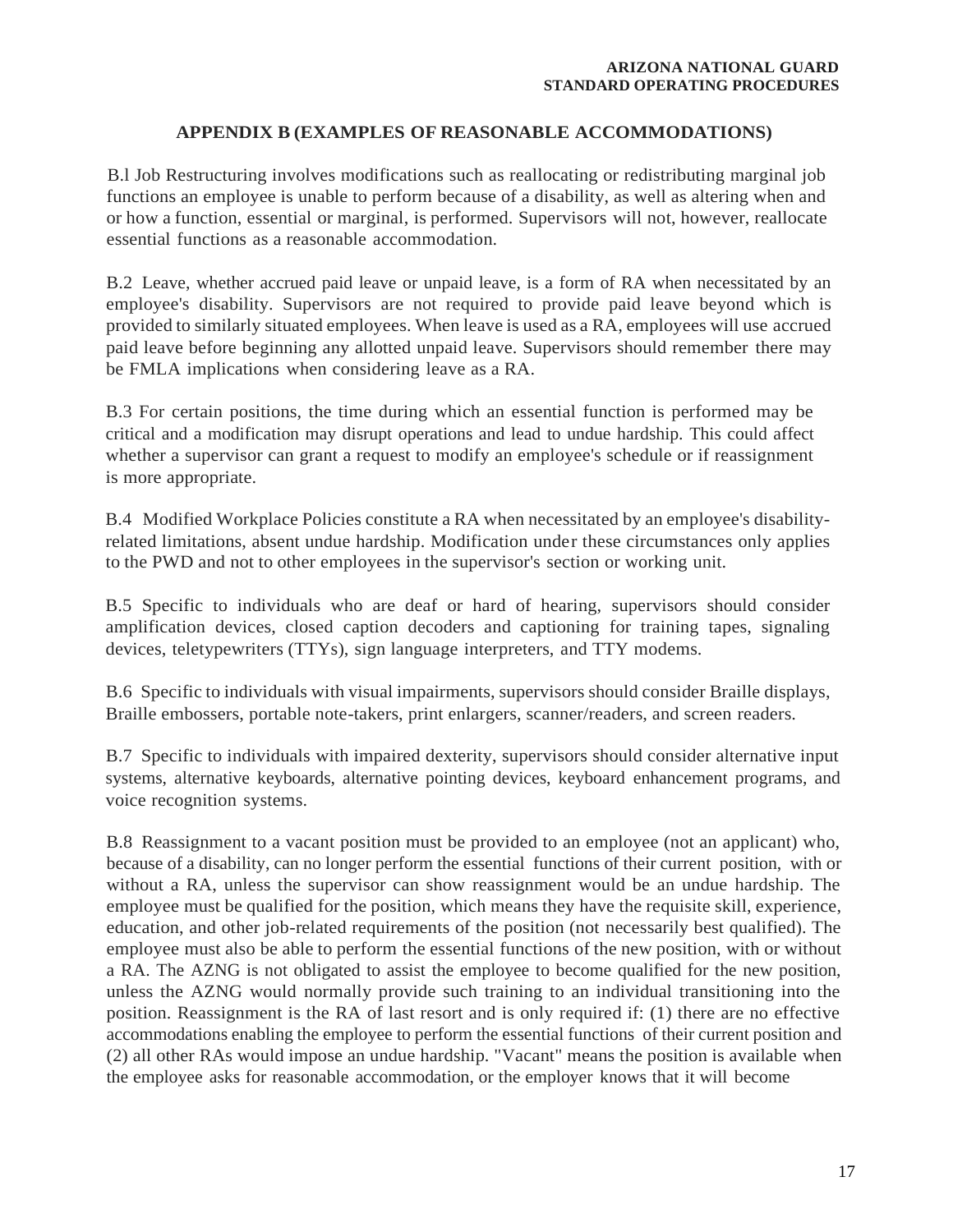available within a reasonable amount of time. The employer does not have to bump another employee from a job in order to create a vacancy; nor does it have to create a new position.

B.9 Of the above-cited examples of RA, only Reassignment is mandatory and only under the circumstances stated. The other examples should be considered on a case-by-case basis and may not always be appropriate.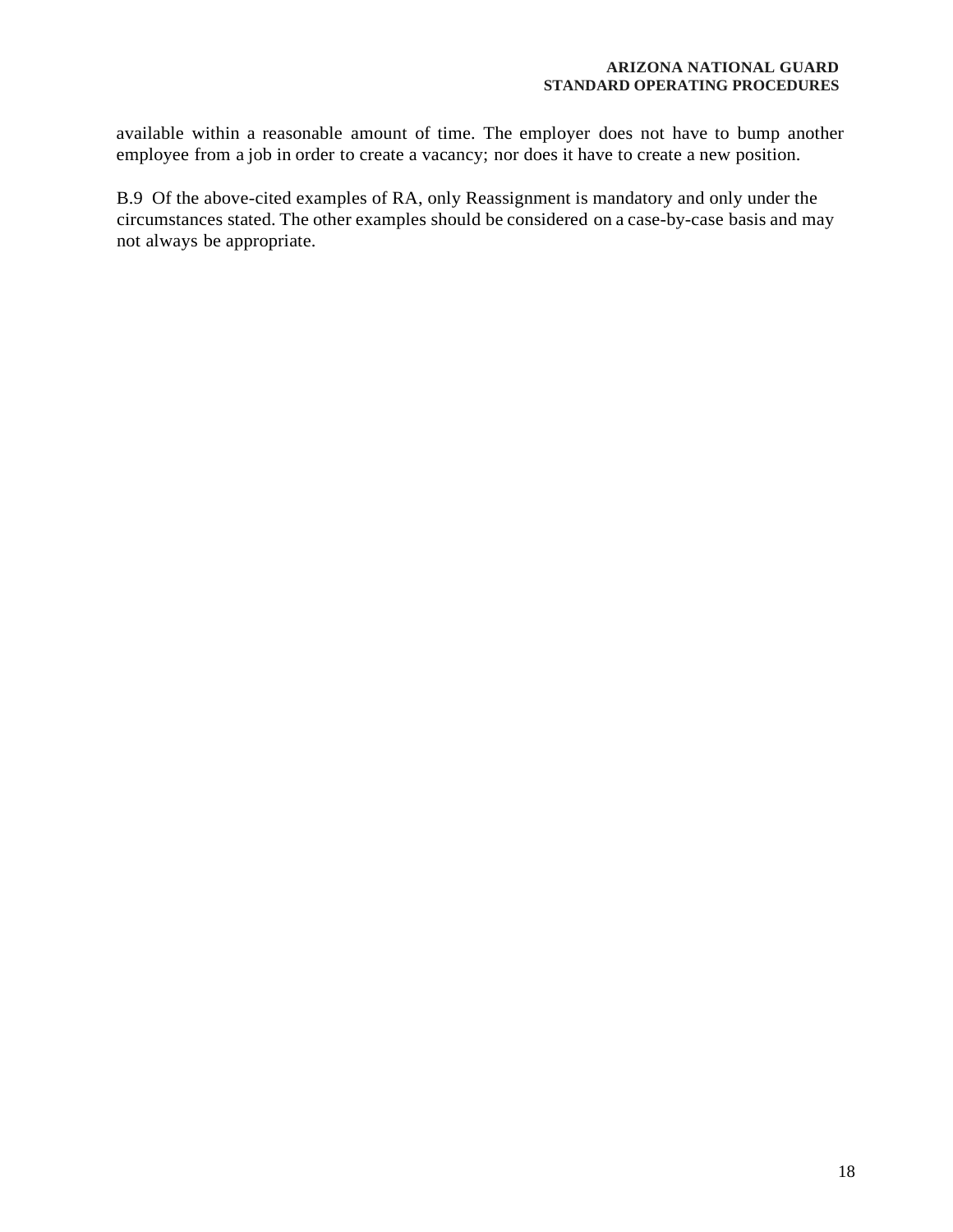## APPENDIX C (SELECTED REASONABLE ACCOMMODATION RESOURCES)

U.S. Equal Employment Opportunity Commission Phoenix District Office 3300 N. Central Avenue, Suite 690 Phoenix, Arizona 85012-2504 1-800-669-4000 602-640-5071 (fax) 1-800-669-6820 (TTY) [www.eeoc.gov](http://www.eeoc.gov/)

The EEOC's Publication Center has many free documents on the Title I employment provisions of the ADA and the Rehabilitation Act. In addition, the EEOC has published a great deal of basic information about reasonable accommodation and undue hardship.

Job Accommodation Network (JAN) 1-800-232-9675 (Voice/TT) [http://janweb.icdi.wvu.edu](http://janweb.icdi.wvu.edu/)

A service of the President's Committee on Employment of People with Disabilities. JAN can provide information, free-of-charge, about many types of reasonable accommodations.

ADA Disability and Business Technical Assistance Centers (DBTACs) 1-800-949-4232 (Voice/TT)

The DBTACs consist of 10 federally funded regional centers providing information, training, and technical assistance on the ADA. Each center works with local business, disability, governmental, rehabilitation, and other professional networks to provide current ADA information and assistance. The DBTACs can make referrals to local sources of expertise in reasonable accommodations.

Registry of Interpreters for the Deaf 1-301-608-0050 (Voice/TT) [http://www.rid.org](http://www.rid.org/)

The Registry offers information on locating and using interpreters and transliteration services.

Computer/Electronic Accommodation Program 1-703-614-8416 <http://www.cap.mil/>

The Computer/Electronic-Accommodation Program (CAP) was established by DOD to help provide RA to individuals or persons with disabilities. The purpose of the CAP is to ensure that all disabled DOD employees get equipment which best meets their needs at no charge to the employer. The Defense Medical Information Management Office is the executive agent for the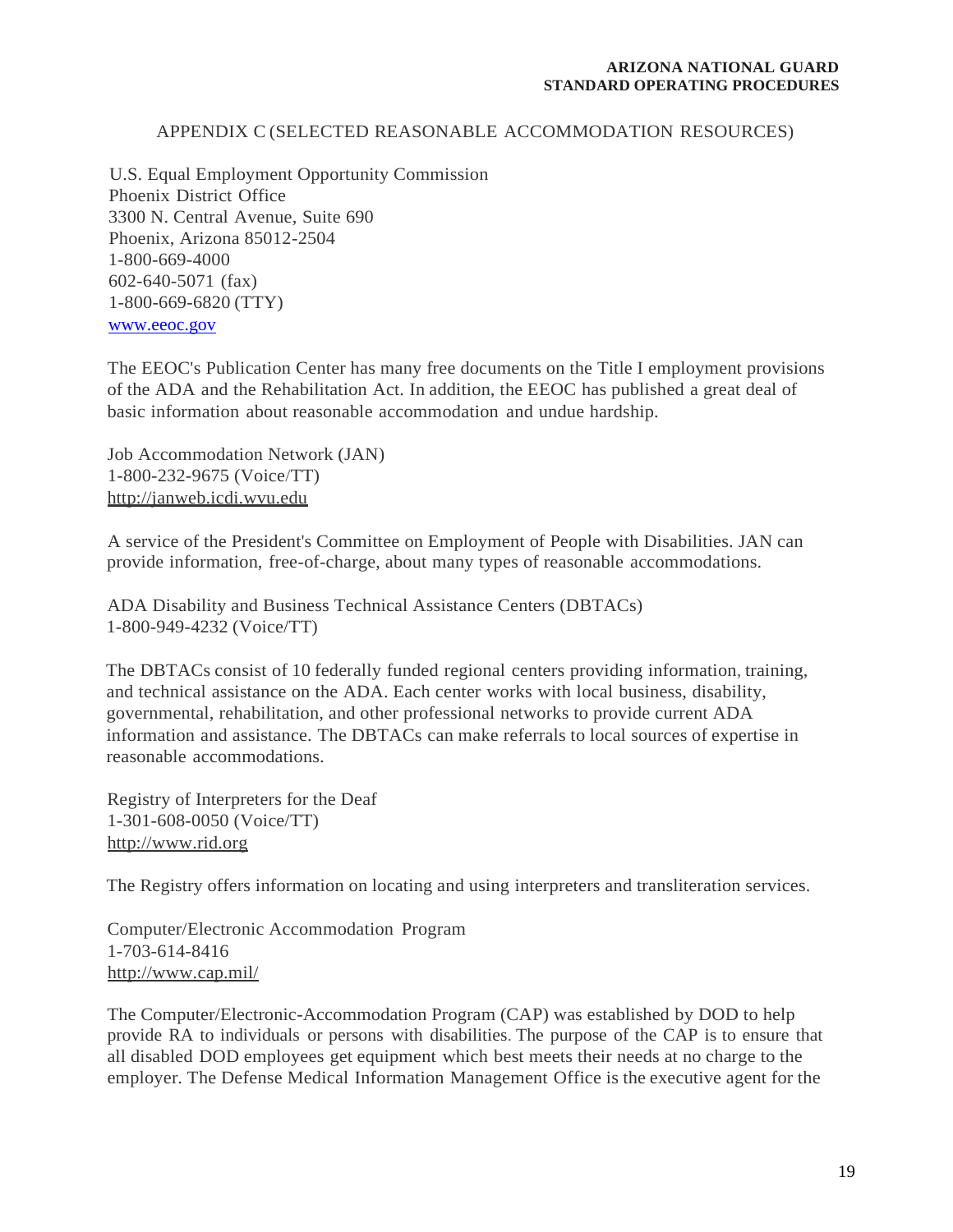CAP. The CPA is available to advice on ways to provide RA. The CAP serves the DOD community by:

Buying accommodations to make computer and telecommunications systems accessible to individuals with disabilities, as required by law.

Providing funds for sign-language interpreters, readers, and personal assistants for employees attending long-term training (two days or more).

Providing expertise in solving accessibility problems through the use of software, hardware, and other assistive technology.

Providing training and educational support.